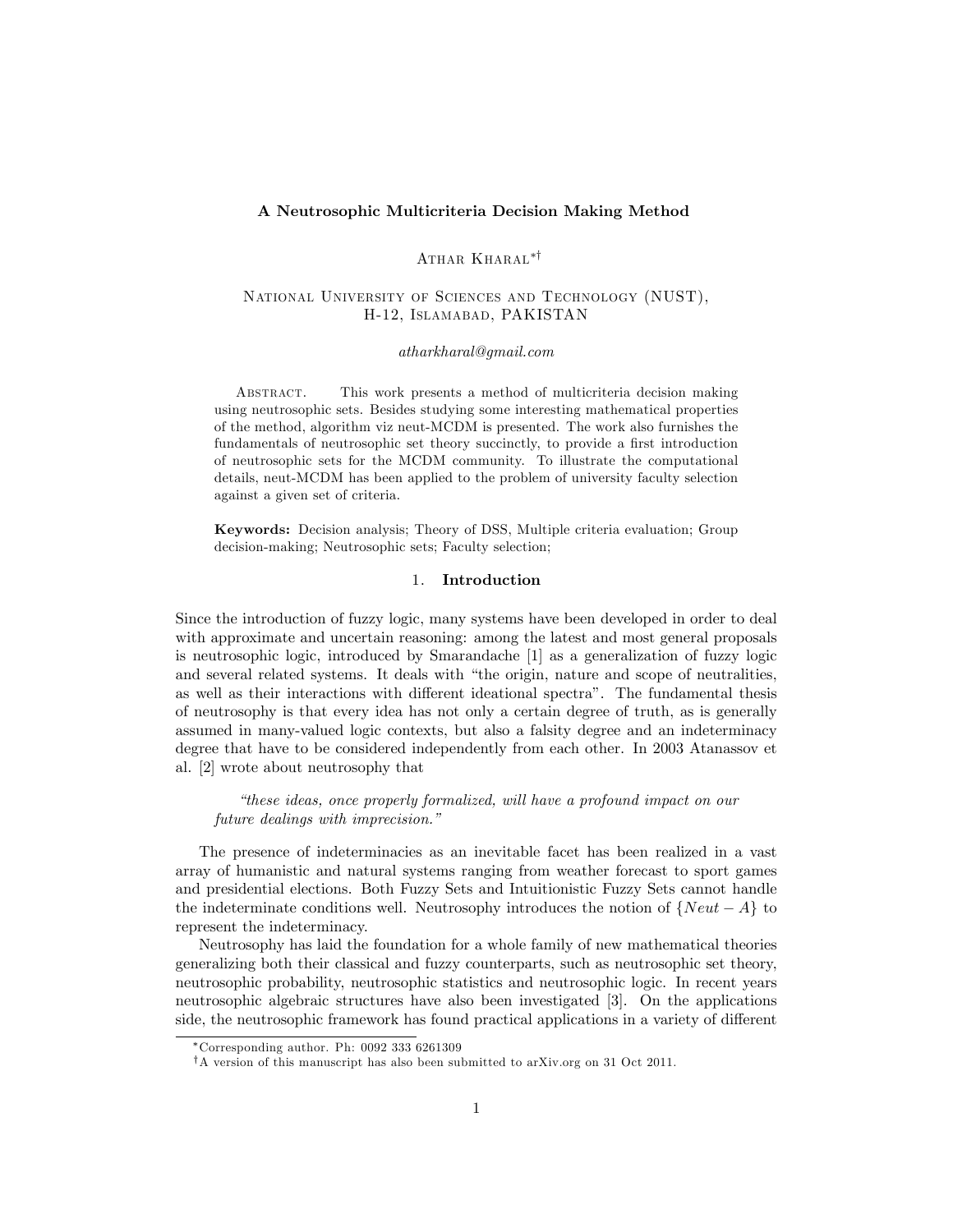Öelds, such as relational database systems, semantic web services [4], Önancial data set detection [5], new economies growth and decline analysis [6], image processing [7, 8, 9, 10] and medical diagnosis [11]. It is clear that neutrosophy still need to be refined and developed from a formal as well as practical/applied points of view [12]. Thus in recent years a number of researchers have shed light on different aspects and applications of neutrosophic sets and logic.

Guo and Cheng [7] employed neutrosophic sets to process the images with noise and proposed a novel neutrosophic approach for image segmentation. The image is described using three membership functions,  $T, F$  and  $I$ . The entropy in neutrosophic domain is defined and employed to evaluate the indeterminacy. The experimental results show that the proposed method not only can perform better on 'clean' images, but also on noisy images. In future this approach can find even more applications in image processing and pattern recognition.

A synergy of Artifical Neural Networks paradigm and Neutrosophic sets has been exploited by Kraipeerapun and Fung in [13]. They presented an ensemble neural network and interval neutrosophic sets approach to the problem of binary classification. A bagging technique is applied to an ensemble of pairs of neural networks created to predict degree of truth membership, indeterminacy membership, and false membership values in the interval neutrosophic sets.

Rivieccio [12] introduces and discusses some basic features of neutrosophic logics from the viewpoint of a family of many-valued systems that can be regarded as generalization of fuzzy logics. The work is a much needed critical examination of Neutrosophic logic and sets. The author points out its many appealing aspects as well as the most controversial ones e.g. indeterminacy degree, and how it can be independent of the truth and falsity degrees. This work encourages to pursue a deeper investigation into neutrosophy that may lead to its proper formalization. Rivieccio presents also future directions for defining suitable neutrosophic propositional connectives while discussing the relationship between neutrosophic logics and other well-known frameworks for reasoning with uncertainty and vagueness, such as intuitionistic and/or interval-valued fuzzy systems and Belnapís four valued-logic.

Quite recently, a new technique of color texture image segmentation that is based on neutrosophic sets and multiresolution wavelet decompositions has been presented by Sengur and Guo in [14]. Neutrosophic sets have helped in this work in two different aspects viz: A fully automatic approach for color texture image segmentation based on neutrosophic set and multiresolution wavelet transformation that enables to segment the color texture image without human intervention. Secondly, adaptive selection on parameters in neutrosophic set that enables to reduce the indeterminacy according to the characteristics of the input image.

In [5] authors have pointed that a combination of statistical testing of audit samples based on Benfordís law combined with a neutrosophic reasoning could help the forensic accountant in dealing with misrepresented financial data sets. To the best of our knowledge neutrosophic sets have not been applied to the field of multicriteria decision making. In this paper we present a ground breaking method of multicriteria decision making (MCDM) using Theory of Neutrosophic Sets (TNS).

In the present paper we study an MCDM method using the notion of neutrosophic sets. Organization of the work is as follows: Section 2 explains the fundamentals of neutrosophic set theory in a succinct and coherent manner. Presentation of this section is aimed to furnish all basics of the theory, so that this may serve as a first introduction of neutrosophic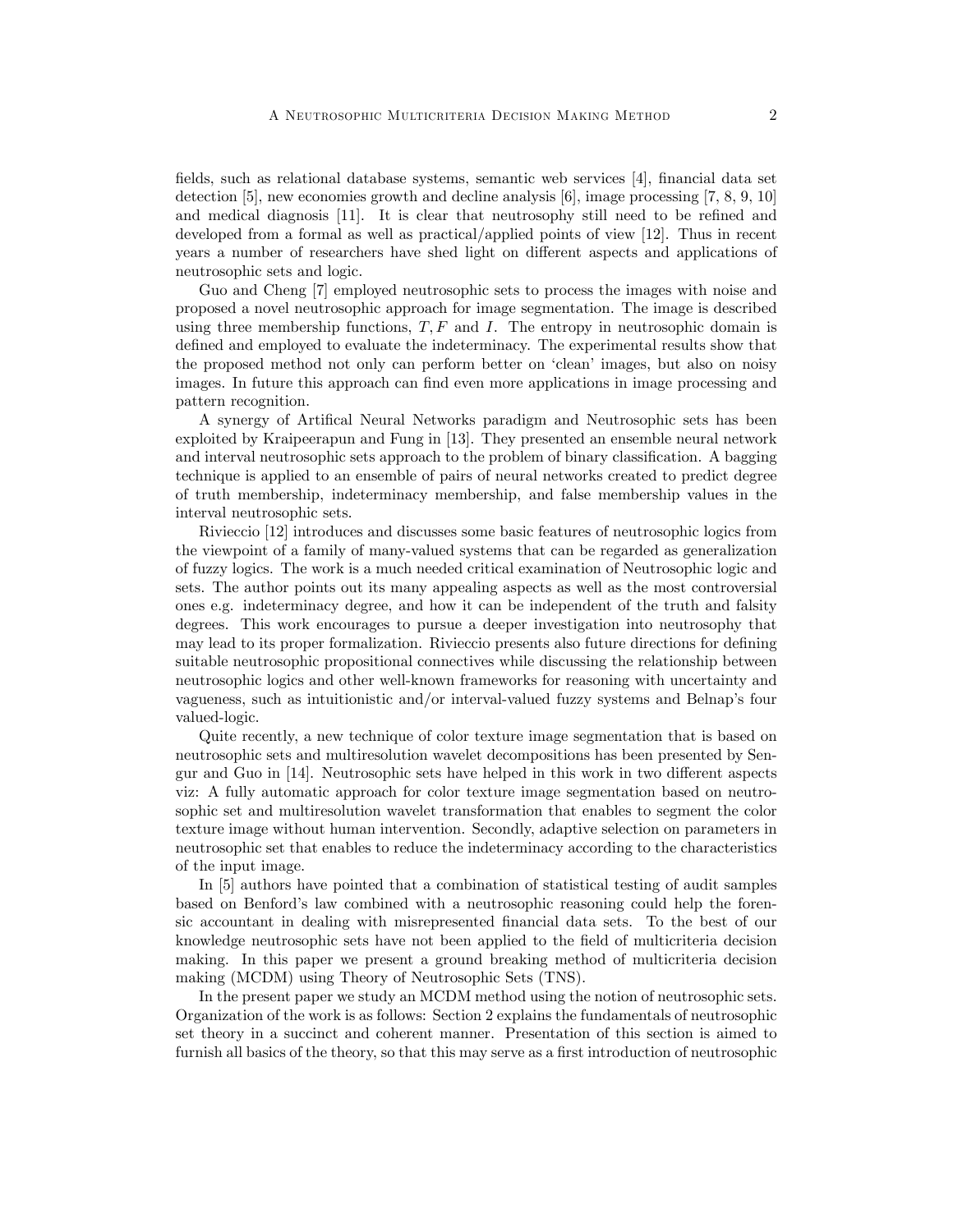sets for the MCDM research community. Section 3 presents the main contribution of this work i.e. a method of multicriteria decision making using neutrosophic sets. The section presnts Öner mathematical details and properties of the method before giving the algorithm of this method viz. neut-MCDM. Finally Section 4 applies the proposed method to a MCDM problem of university faculty selection against some criteria. This example illustrates the method computationally. The paper concludes with a Conclusion, highlighting the salient contributions and features of this work.

### 2. Neutrosophy and Neutrosophic Sets

Neutrosophic sets and logic are a gradual development from fuzzy logic and its different extensions. Hence, a gradual introduction from fuzzy sets to neutrosophic sets is in point here.

In Fuzzy Set Theory the two-point set of classical truth values  $\{0,1\}$  of membership function is replaced by the real unit interval  $[0, 1]$ . Each real value in  $[0, 1]$  is intended to represent a different degree of truth, ranging from 0, corresponding to non-membership in classical set theory, to 1, corresponding to membership. The standard set operations are defined as functions on [0, 1], such as if  $\mu$  and  $\nu$  are fuzzy sets then their intersection and union are given as

$$
\mu \wedge \nu = \min_{x} (\mu(x), \nu(x))
$$
 and  $\mu \vee \nu = \max_{x} (\mu(x), \nu(x)),$ 

and so on.

Given an element x of universe X, whose membership degree is  $\mu(x) = t \in [0, 1]$ , in fuzzy set theory (FST) it is implicitly assumed that it also has a non-membership degree given by  $1-t$ . This need not hold in general in the so-called intuitionistic fuzzy sets (IFS), a generalization of fuzzy sets introduced by Atanassov [15]. In IFS the non-membership degree of each element is explicitly represented by a second real value  $f \in [0, 1]$  so that the value of an element x is an ordered pair  $\mu(x) = (t, f)$  with  $0 \le t + f \le 1$ . The main novelty of Atanassov's approach is that since one may have  $t + f < 1$ , a certain amount of indeterminacy or incomplete information given as  $1 - (t + f)$  is permitted.

One may also consider the possibility that  $t + f > 1$ , so that inconsistent beliefs are also allowed, that is, an element may be regarded as both member and non-member at the same time. In this way we obtain a Paraconsistent Set Theory (PST) and corresponding paraconsistent logics. Perhaps the most well known among such logics is Belnapís fourvalued logic.

A neutrosophic set is a generalization of all the previous ones: for instance if we set  $\mu(x) = (t, 0, 1 - t)$  for every element x we obtain the set of membership values corresponding to fuzzy set, if we set  $\mu(x) = (t, 1 - t - f, f)$  with  $t + f \leq 1$  we get IFS and so on.We may then deÖne suitable set operators that generalize the standard operations of fuzzy logic, IFS, PST etc. The main novelty of neutrosophic set is that we do not even assume that the incompleteness or "indeterminacy degree" is always given by  $1 - (t + f)$ .

A formal definition of neutrosophic set depends upon the notion of non-standard real numbers, also known as hyper real numbers, and intervals. In 1960s Abraham Robinson developed the non-standard analysis, a formalization of analysis and a branch of mathematical logic, that rigorously defines the infinitesimals. Informally, an infinitesimal is an infinitely small number. Formally,  $x \in \mathbb{R}$  is said to be infinitesimal if and only if for all positive integers  $n \in \mathbb{Z}^+$  one has  $|x| < \frac{1}{n}$ . Let  $\bullet > 0$  be such an infinitesimal number.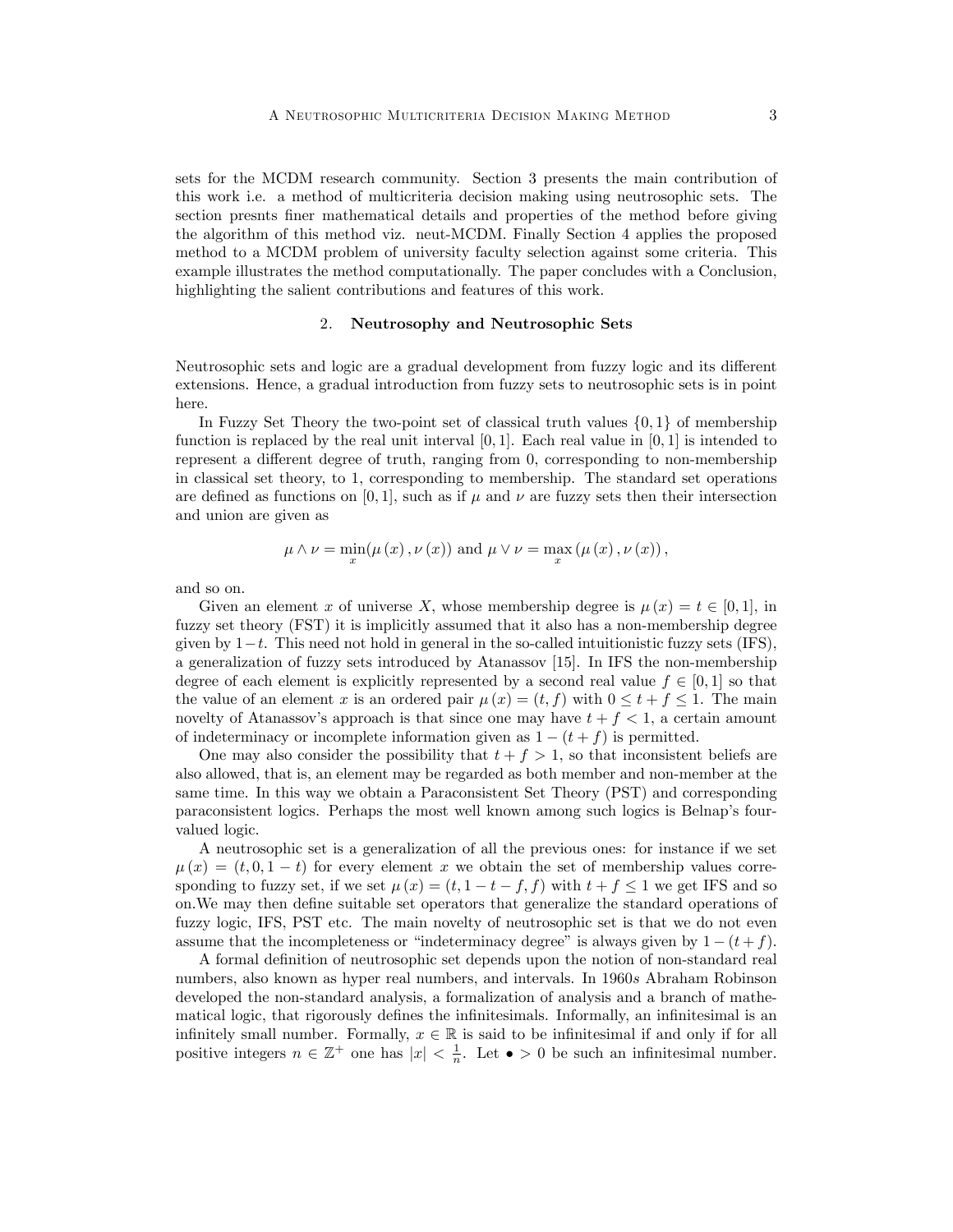Then we consider the non-standard finite numbers given as  $1^+ = 1 + \bullet$ , where "1" is its standard part and " $\bullet$ " its non-standard part, and  $\overline{0} = 0 - \bullet$ , where "0" is its standard part and " $\bullet$ " its non-standard part. Then, we call  $]-0,1^+[$  a non-standard unit interval.

Definition of neutrosophic set originally given by F. Samarandache is fairly technical and general.

**Definition 1.** [16] Let U be a space of points (objects), with a generic element in U denoted by x. A neutrosophic set A in U is characterized by a truth-membership function  $T_A$ , an indeterminacy-membership function  $I_A$  and a false-membership function  $F_A$ .  $T_A(x)$ ,  $I_A(x)$  and  $F_A(x)$  are real standard or non-standard subsets of  $]$ <sup>-0</sup>, 1<sup>+</sup>[. That is

$$
T_A : X \to ]-0,1^+[,
$$
  
\n
$$
I_A : X \to ]-0,1^+[,
$$
  
\n
$$
F_A : X \to ]-0,1^+[.
$$

 $T_A$ ,  $I_A$  and  $F_A$  are called neutrosophic components. There is no restriction on the sum of  $T_A(x)$ ,  $I_A(x)$  and  $F_A(x)$ , so  $-0 \le \sup T_A(x) + \sup I_A(x) + \sup F_A(x) \le 3^+$ .

It is easy to visualize a neutrosophic set  $A$  upon  $U$  as an object given as

$$
\left\langle \frac{x}{T_A(x), I_A(x), F_A(x)} \right\rangle = \left\{ \frac{x}{T_A(x), I_A(x), F_A(x)} : x \in U \right\},\
$$

where  $T_A(x)$ ,  $I_A(x)$ ,  $F_A(x)$  are subintervals or union of subintervals of  $I = [0, 1]$ . Thus a neutrosophic set  $A = \left\langle \frac{x}{T_A(x), I_A(x), F_A(x)} \right\rangle$  $\rangle$  in U can be identified to an ordered triplet  $\langle T_A, I_A, F_A \rangle$  in  $I^X \times I^X \times I^X$  or to an element in  $(I \times I \times I)^X$ .

The element  $\frac{x}{t,i,f}$  belongs to A in the following way: it is  $t\%$  true,  $i\%$  indeterminate, and  $f\%$  false, where t varies in  $T_A$ , i varies in  $I_A$ , and f varies in  $F_A$ . Statically,  $T_A$ ,  $I_A$ and  $F_A$  are membership sets, but dynamically  $T_A$ ,  $I_A$  and  $F_A$  are functions depending on known and/or unknown parameters. Neutrosophic components may overlap, as well. We give an example to further clarify the notion of neutrosophic set:

Example 2. Suppose we have a claim p given as:

 $p =$ Rain is expected tomorrow.

Two meteorologists have their respective opinions about the truthhood of p: One expert puts the truth degree of p between 0 and 0:4, the second between 0:6 and 0:8. Both the experts put the uncertainty or hesitation as somewhere between 0:1 and 0:3 and 0:2 to 0.4. Similarly they are definite that p would not hold to the degree between 0.5 to 0.6 and 0.3 and 0.5, respectively. Both expert opinions now may be represented by neutrosophic sets A and B as:

$$
A = \left\{ \frac{p}{\left[0, 0.4\right], \left[0.1, 0.3\right], \left[0.5, 0.6\right]} \right\}, \quad B = \left\{ \frac{p}{\left[0.6, 0.8\right], \left[0.2, 0.4\right], \left[0.3, 0.5\right]} \right\}.
$$

Neutrosophy permits us to even represent both expert opinion under one neutrosophic set, say  $C$ , as:

$$
C = \left\{ \frac{p}{[0, 0.4] \cup [0.6, 0.8], [0.1, 0.3] \cup [0.2, 0.4], [0.5, 0.6] \cup [0.3, 0.5]} \right\}
$$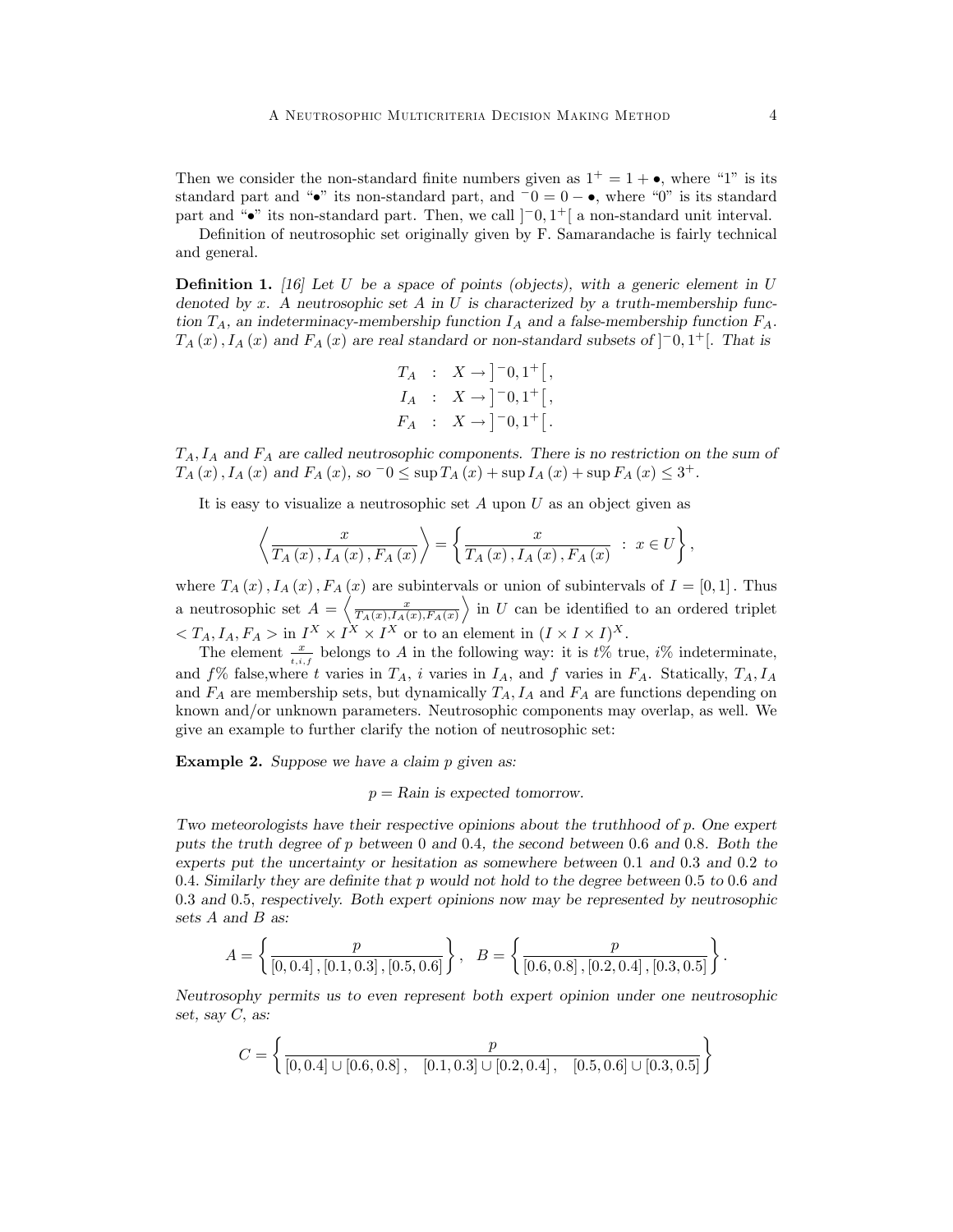This characteristic of neutrosophic sets of representing even different and distinct pieces of information with uniform framework is peculiar to this theory vis-a-vis Fuzzy Sets and Intuitionistic Fuzzy Sets.

The sets  $T_A$ ,  $I_A$  and  $F_A$  are not necessarily intervals, and may be any real sub-unitary subsets: discrete or continuous; *single-element*, finite, or countable or uncountable infinite; union or intersection of various subsets; etc. Such a liberty enables the NST to deal with information coming from different, possibly conflicting sources, even. Intuitively, the set  $I \subseteq [0, 1]$  may represent not only indeterminacy but also vagueness, uncertainty, imprecision, error, etc.

In this paper we are concerned with neutrosophic sets whose  $T_A$ ,  $I_A$  and  $F_A$  values are single points in  $[0, 1]$  instead of subintervals/subsets in  $[0, 1]$ . Consequently, in the sequel, we shall write an element in neutrosophic set A simply as  $\frac{x}{T_A,I_A,F_A}$  instead of writing it as

$$
\left\{\frac{x}{t, i, f} \mid t \in T_A(x), i \in I_A(x), f \in F_A(x)\right\}.
$$

An example may further clarify the point:

**Example 3.** Consider a decision making problem where 5 judges out of 10 say "yes" to some alternative  $a$ ,  $3$  say "no" and  $2$  are undecided. But out of the same judges,  $3$  say "yes" for another alternative b, 5 abstain, and 2 say "no" for b. We may represent this decision making situation as the neutrosophic set  $\begin{cases} \frac{a}{0.5,0.2,0.3}, \frac{b}{0.3,0.5,0.2} \end{cases}$  $\big\}$ .

In Neutrosophy, every object has not only a certain degree of truth, but also a falsity degree and an indeterminacy degree that have to be considered independently from each other. Thus, a theory, event, concept, or entity,  $\{A\}$  is considered with its opposite  $\{Anti-A\}$  and the neutrality  $\{Neut-A\}$ .  $\{Neut-A\}$  is neither  $\{A\}$  nor  $\{Anti-A\}$ . The  $\{Neut - A\}$  and  $\{Anti - A\}$  are referred to as  $\{Non - A\}$ , symbolically

$$
{\{Non-A\}}={\{Neut-A\}}\cup{\{Anti-A\}}.
$$

According to this theory, every idea  $\{A\}$  is neutralized and balanced by  $\{Anti-A\}$  and  $\{Non-A\}.$ 

Now we give the basic definitions of operations on neutrosophic sets  $[17]$ . We will concentrate on the case when the neutrosophic components are real values within unit interval instead of subintervals or subsets of the unit interval.

**Definition 4.** Let  $U$  be a universe and  $A$  and  $B$  are neutrosophic sets upon  $U$ . For  $\frac{x}{T_A,I_A,F_A} \in A$  and  $\frac{x}{T_B,I_B,F_B} \in B$  we define

1. Complement of A as

$$
A^c = \left\{ \frac{x}{T, I, F} \ | \ T = 1 - T_A, I = 1 - I_A, F = 1 - F_A \right\},\,
$$

2. Intersection of A and B as

$$
A \cap B = \left\{ \frac{x}{T, I, F} \mid T = T_A T_B, I = I_A I_B, F = F_A F_B \right\},\
$$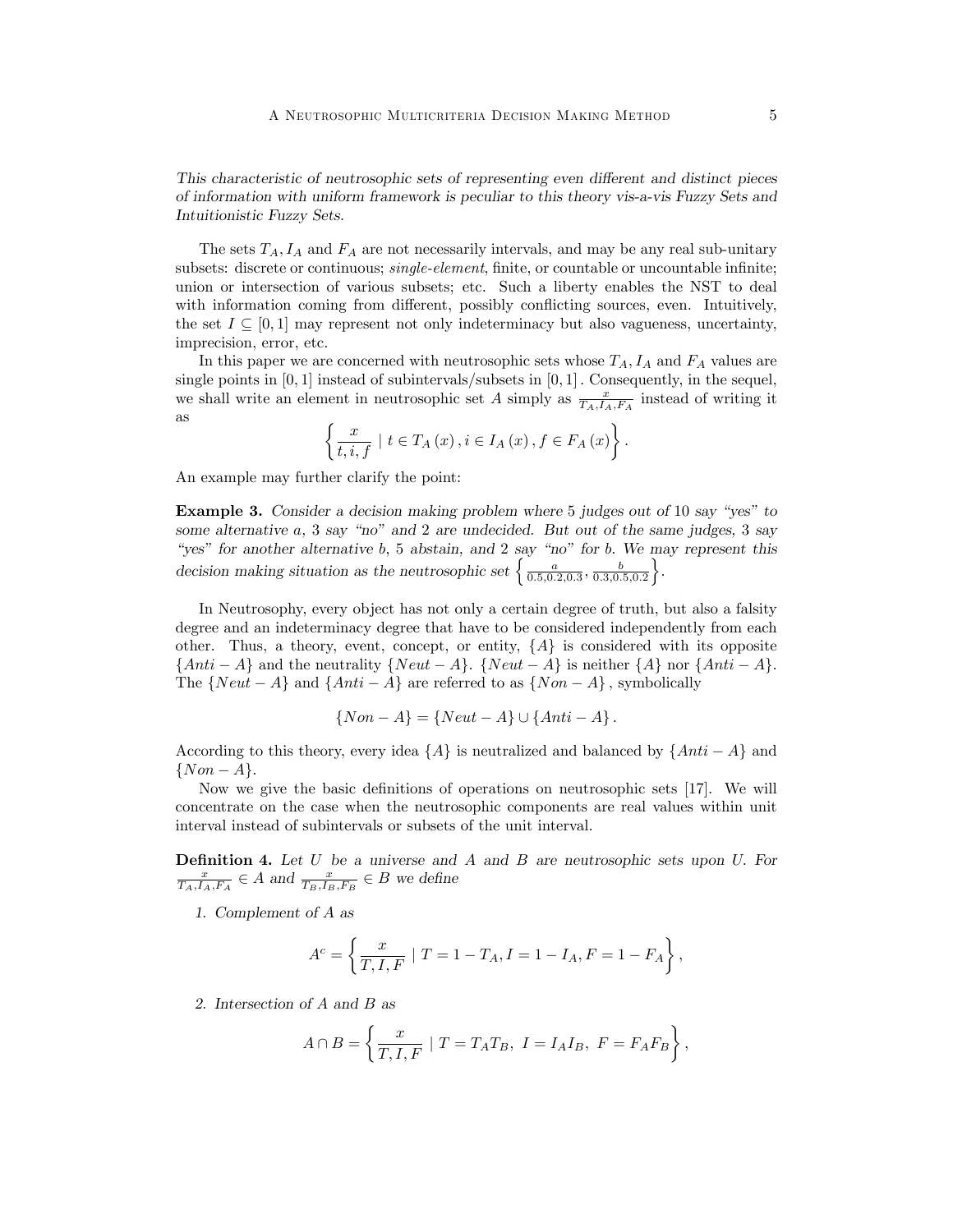3. Union of A and B as

$$
A \cup B = \left\{ \frac{x}{T, I, F} \mid T = T_A + T_B - T_A T_B, \ I = I_A + I_B - I_A I_B, \ F = F_A + F_B - F_A F_B \right\},\
$$

4. Difference of  $A$  and  $B$  as

$$
A \backslash B = \left\{ \frac{x}{T, I, F} \mid T = T_A - T_A T_B, I = I_A - I_A I_B, F = F_A - F_A F_B \right\},\,
$$

5. Cartesian product of A and B as

$$
A \times B = \left\{ \left( \frac{x}{T_A, I_A, F_A}, \frac{y}{T_B, I_B, F_B} \right) \mid \frac{x}{T_A, I_A, F_A} \in A, \frac{y}{T_B, I_B, F_B} \in B \right\},\
$$

6. A is subset of B as

$$
A \subseteq B \iff \forall \frac{x}{T_A, I_A, F_A} \in A, \frac{y}{T_B, I_B, F_B} \in B, T_A \le T_B \text{ and } F_A \ge F_B.
$$

The set of operators given above are not unique for definition of respective operations between neutrosophic sets. Some other schemes of operators may also be seen in literature. In this paper we shall limit ourselves to only above-defined operations.

**Example 5.** Let  $I = [0, 1]$  be the universal set and A, B neutrosophic sets given as:

$$
A = \begin{cases} \frac{x}{\frac{1}{5}e^{\frac{5}{3}-\frac{10}{3}x}, \frac{1}{10}e^{5-10x}, -\frac{1}{10e^{5x-\frac{3}{2}}-10}} : x \in [0,1] \\ B = \frac{x}{\frac{3}{10}(2+\sin(10x)), \frac{1}{1+\tan(x)}, x-x^2} : x \in [0,1] \end{cases},
$$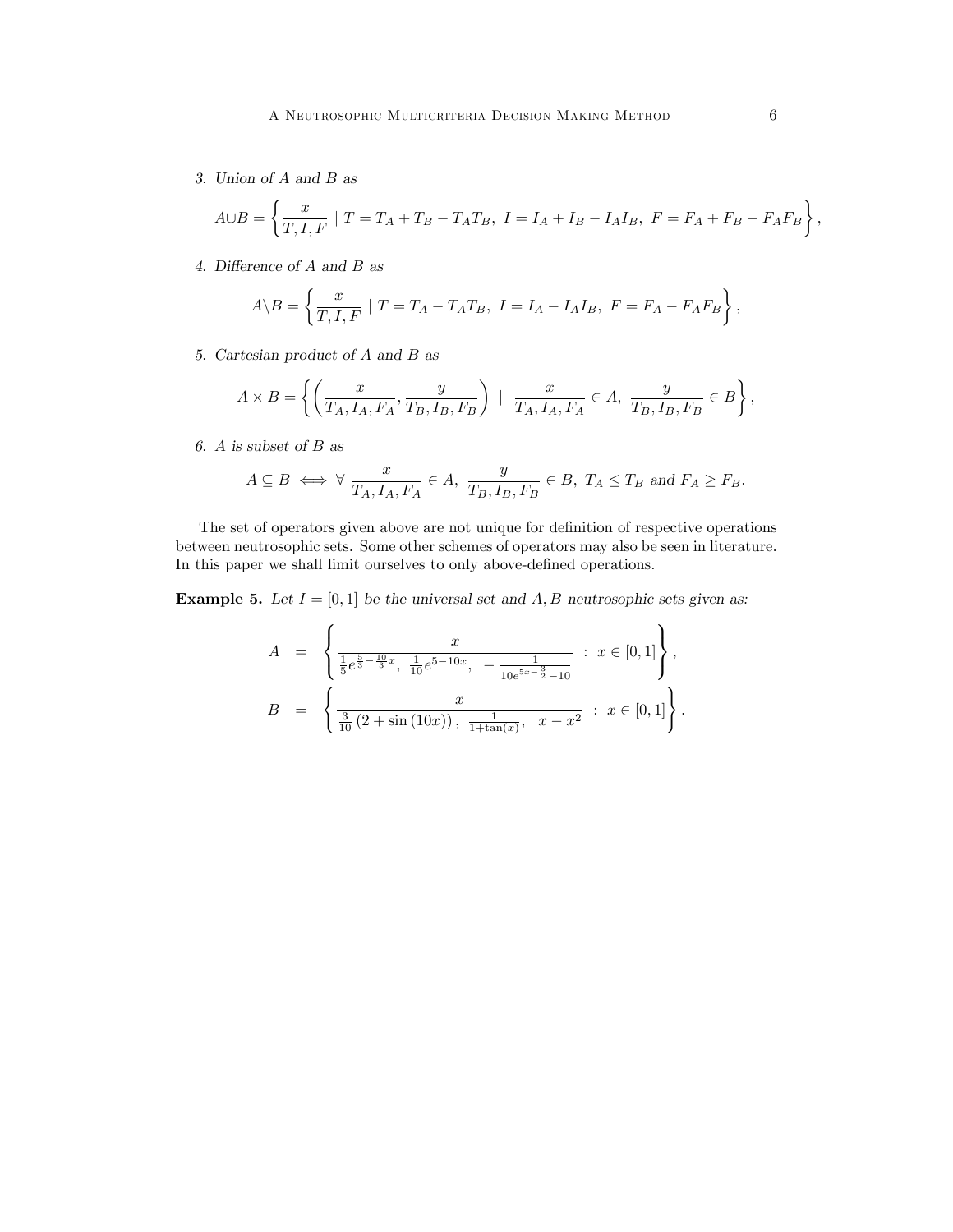

Then their graphical representation and of their different operations is given as:

**Example 6.** Let  $U = \{a, b, c\}$  and  $A, B$  and  $C$  are neutrosophic sets given as:

$$
A = \left\{ \frac{a}{0.4, 0.3, 0.5}, \frac{b}{0.5, 0.3, 0.1}, \frac{c}{0.2, 0.5, 0.9} \right\},
$$
  
\n
$$
B = \left\{ \frac{a}{0.3, 0.5, 0.5}, \frac{b}{0.1, 0.4, 0.6}, \frac{c}{0.5, 0.5, 0.5} \right\},
$$
  
\n
$$
C = \left\{ \frac{a}{0.4, 0.3, 0.2}, \frac{b}{0.6, 0.3, 0.1}, \frac{c}{0.4, 0.3, 0.8} \right\}.
$$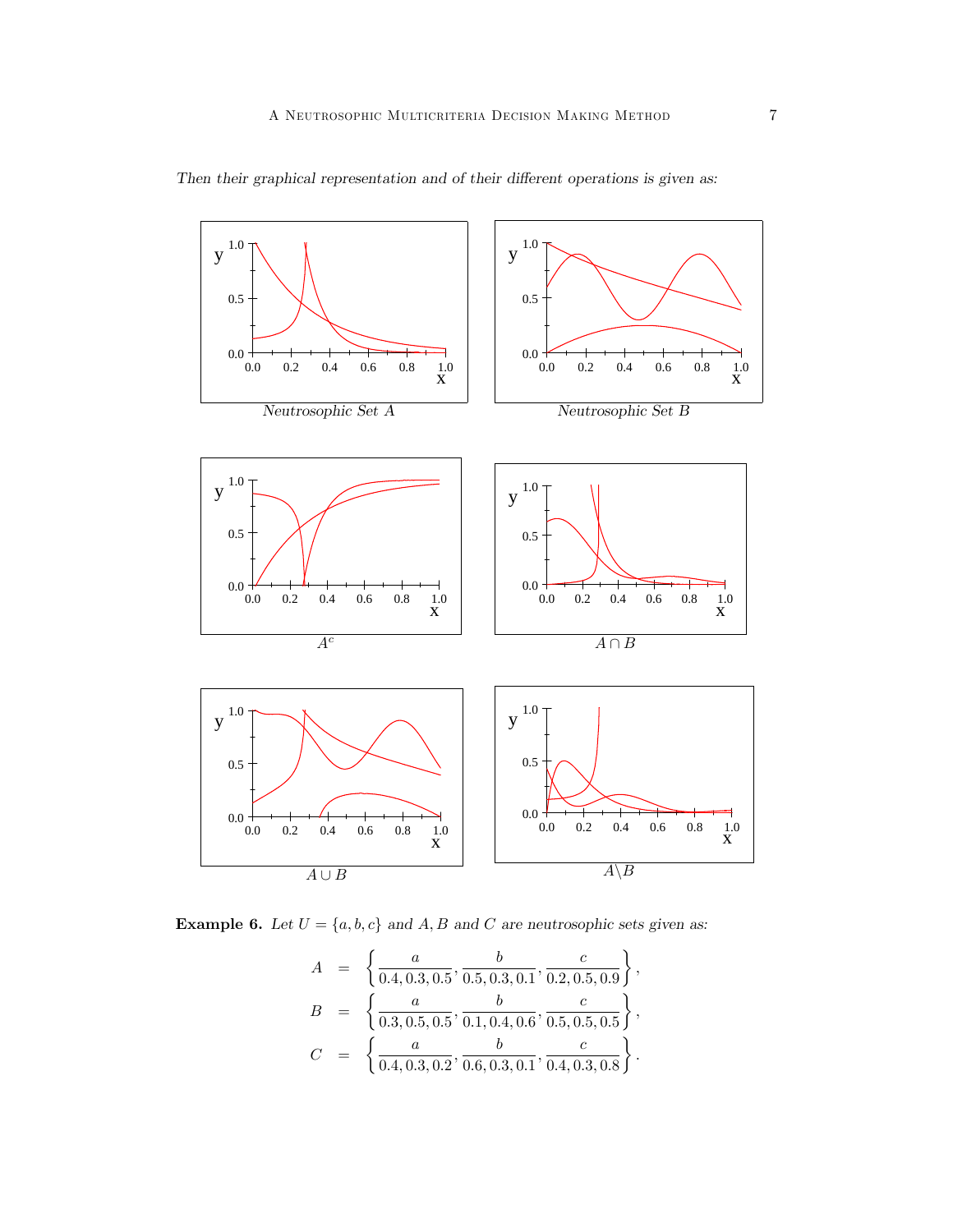Then we compute

$$
A^{c} = \left\{ \frac{a}{0.6, 0.7, 0.5}, \frac{b}{0.5, 0.7, 0.9}, \frac{c}{0.8, 0.5, 0.1} \right\},
$$
  
\n
$$
A \cap B = \left\{ \frac{a}{0.12, 0.15, 0.25}, \frac{b}{0.05, 0.12, 0.06}, \frac{c}{0.1, 0.25, 0.45} \right\},
$$
  
\n
$$
A \cup B = \left\{ \frac{a}{0.58, 0.65, 0.75}, \frac{b}{0.55, 0.58, 0.64}, \frac{c}{0.6, 0.75, 0.95} \right\},
$$
  
\n
$$
A \setminus B = \left\{ \frac{a}{0.28, 0.15, 0.25}, \frac{b}{0.45, 0.18, 0.04}, \frac{c}{0.1, 0.25, 0.45} \right\},
$$
  
\n
$$
A \times B = \left\{ \frac{\left(\frac{a}{0.4, 0.3, 0.5}, \frac{a}{0.3, 0.5, 0.5}\right), \left(\frac{b}{0.5, 0.3, 0.1}, \frac{a}{0.3, 0.5, 0.5}\right), \left(\frac{c}{0.2, 0.5, 0.9}, \frac{b}{0.3, 0.5, 0.5}\right), \left(\frac{c}{0.2, 0.5, 0.9}, \frac{b}{0.3, 0.5, 0.5}\right), \left(\frac{c}{0.2, 0.5, 0.9}, \frac{b}{0.1, 0.4, 0.6}\right), \left(\frac{c}{0.2, 0.5, 0.9}, \frac{b}{0.1, 0.4, 0.6}\right), \left(\frac{c}{0.2, 0.5, 0.9}, \frac{b}{0.1, 0.4, 0.6}\right), \left(\frac{c}{0.2, 0.5, 0.9}, \frac{c}{0.1, 0.4, 0.6}\right), \left(\frac{c}{0.2, 0.5, 0.9}, \frac{c}{0.1, 0.4, 0.6}\right), \left(\frac{c}{0.2, 0.5,
$$

Moreover we have

 $A \nsubseteq B$  and  $A \subseteq C$ .

There is no notion of order embedded into the notion of neutrosophic set. But supposing such an order over universal set  $U$  facilitates matrix notation of different neutrosophic sets arising in a situation. For example by supposing that first column corresponds to  $a$ , second to b and third to c, the neutrosophic sets given in Example 6 may also be written as:

$$
A = \begin{bmatrix} a & b & c \\ [0.4, 0.3, 0.5] & [0.5, 0.3, 0.1] & [0.2, 0.5, 0.9] \\ [0.3, 0.5, 0.5] & [0.1, 0.4, 0.6] & [0.5, 0.5, 0.5] \\ [0.4, 0.3, 0.2] & [0.6, 0.3, 0.1] & [0.4, 0.3, 0.8] \end{bmatrix}
$$

Use of square brackets as elements of above matrix denotes the vector nature of entries i.e.  $[T, I, F]$ .

## 3. Multicriteria Decision Making Based on Neutrosophic Sets

This section presents a new method for handling neutrosophic multicriteria decisionmaking problems, where the characteristics of the alternatives are represented by neutrosophic sets. Suppose there exists a set of alternatives  $A = \{A_1, A_2, ..., A_m\}$  which consists of  $m$  non-dominated decision-making alternatives from which the most preferred alternative is to be selected. Each alternative is assessed on  $n$  different criteria. Denote the set of all criteria  $C = \{C_1, C_2, ..., C_n\}$ . Assume that  $T_{ij}, I_{ij}$  and  $F_{ij}$  are the degrees of membership, ideterminacy and non-membership of the alternative  $A_i \in A$  satisfying the criterion  $C_j \in C$ , respectively, where  $0 \leq T_{ij} \leq 1, 0 \leq I_{ij} \leq 1, 0 \leq F_{ij} \leq 1$  and  $0 \leq T_{ij} + I_{ij} + F_{ij} \leq 3$ . In other words, the evaluation of the alternative  $A_i$  with respect to the criterion  $C_j$  is a neutrosophic set. The neutrosophic indices  $I_{ij}$  is such that the larger  $I_{ij}$  the higher a hesitation margin of the decision maker of the alternative  $A_i$  with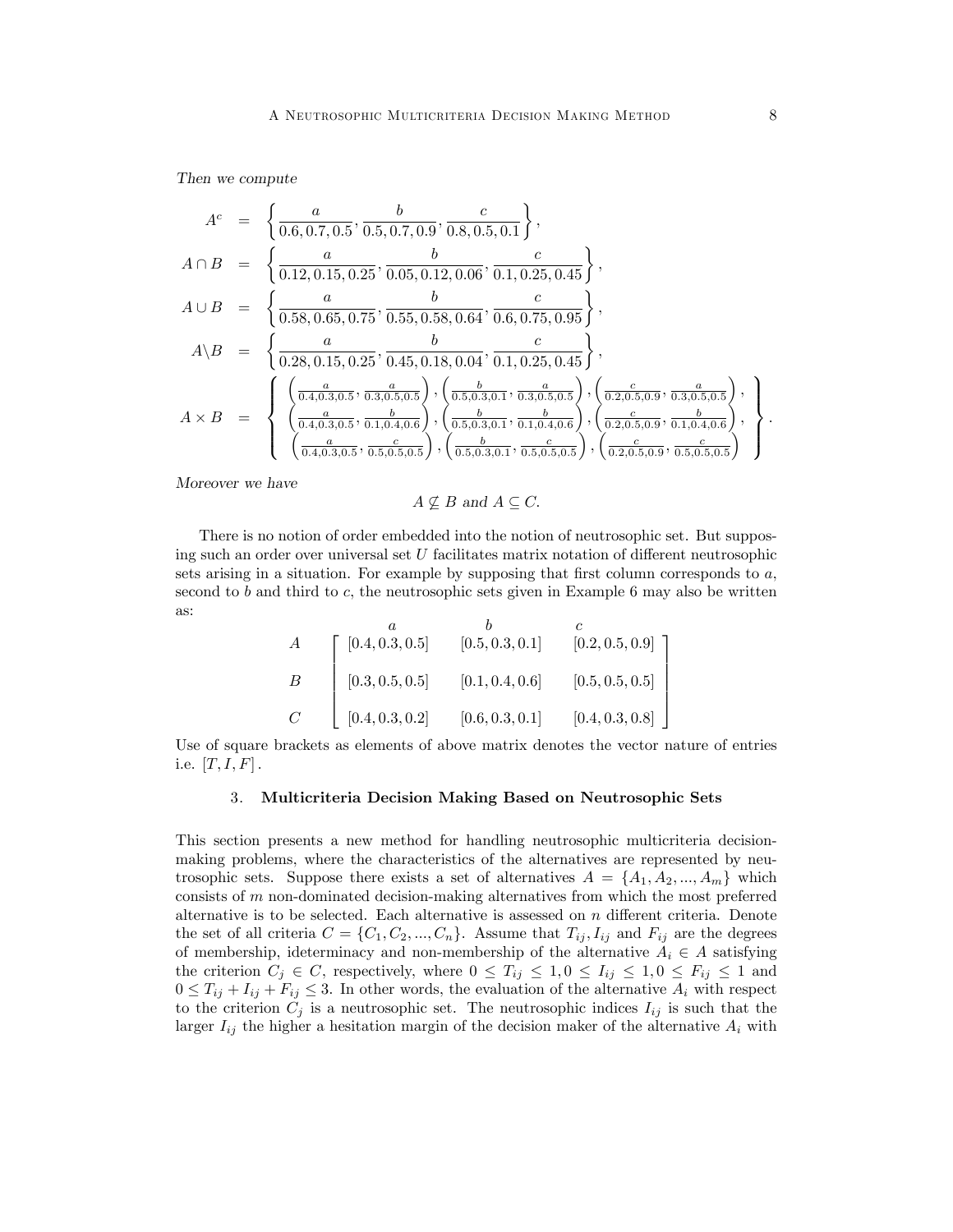respect to the criterion  $C_j$  whose intensity is given by  $T_{ij}$ . The decision matrix D is given in the following form:

$$
D = \begin{bmatrix} C_1 & C_2 & \cdots & C_n \\ A_1 & (T_{11}, I_{11}, F_{11}) & (T_{12}, I_{12}, F_{12}) & \cdots & (T_{1n}, I_{1n}, F_{1n}) \\ (T_{21}, I_{21}, F_{21}) & (T_{22}, I_{22}, F_{22}) & (T_{2n}, I_{2n}, F_{2n}) \\ \vdots & \vdots & \vdots & \ddots & \vdots \\ A_m & (T_{m1}, I_{m1}, F_{m1}) & (T_{m2}, I_{m2}, F_{m2}) & \cdots & (T_{mn}, I_{mn}, F_{mn}) \end{bmatrix}
$$

where the characteristics of the alternative  $A_i$  are given by the neutrosophic set shown as:

$$
A_i = \left\{ \frac{C_1}{T_{i1}, I_{i1}, F_{i1}}, \frac{C_2}{T_{i2}, I_{i2}, F_{i2}}, \dots, \frac{C_n}{T_{in}, I_{in}, F_{in}} \right\}
$$
  
= 
$$
\left\{ \frac{C_j}{T_{ij}, I_{ij}, F_{ij}} | C_j \in C \right\}
$$

where  $1 \leq i \leq m$ .

Neutrosophic indices allow us to calculate the best final result (and the worst one) we can expect in a process leading to a final optimal decision. During the process the decision-maker can change his evaluations in the following way. He can increase his evaluation by adding the value of the neutrosophic index. So in fact his evaluation lies in the closed interval  $[T_{ij}^l, T_{ij}^u] = \left[\min\left(\frac{T_{ij} + I_{ij}}{2}, \frac{1 - F_{ij} + I_{ij}}{2}\right)\right]$  $\left( \frac{T_{ij}+I_{ij}}{2}, \frac{1-F_{ij}+I_{ij}}{2} \right)$ , where  $T_{ij}^l = \min\left(\frac{T_{ij} + I_{ij}}{2}, \frac{1 - F_{ij} + I_{ij}}{2}\right)$ , and  $T_{ij}^u = \max\left(\frac{T_{ij} + I_{ij}}{2}, \frac{1 - F_{ij} + I_{ij}}{2}\right)$ ). Obviously,  $0 \leq$  $T_{ij}^l + T_{ij}^u \leq 2$  for all  $A_i \in A$  and  $C_j \in C$ .

We can present  $A_i$  by another form as follows for the sake of performing the decisionmaker's evaluation more directly,

$$
A_i = \left\{ \left\langle C_1, \left[ T_{i1}^l, T_{i1}^u \right] \right\rangle, \left\langle C_2, \left[ T_{i2}^l, T_{i2}^u \right] \right\rangle, \cdots, \left\langle C_n, \left[ T_{in}^l, T_{in}^u \right] \right\rangle \right\}
$$

Assume that there is a decision-maker who wants to choose an alternative which satisfies the criteria  $C_j, C_k, ..., C_p$  or which satisfies the criteria  $C_s$ . This decision-maker's requirement is represented by the following expression:

$$
C_j \ AND \ C_k \ AND \ ... \ AND \ C_p \ OR \ C_s \tag{1}
$$

Conveniently, suppose  $E(A_i)$  is the evaluation function of alternative  $A_i$ , and which can be expressed as  $E(A_i) = [T_{A_i}^i, T_{A_i}^u]$ . In this case, the degrees to which the alternative  $A_i$ satisfies and does not satisfy the decision-maker's requirement can be measured by the evaluation function E,

$$
E(A_i) = [T_{ij}^l, T_{ij}^u] \wedge [T_{ik}^l, T_{ik}^u] \wedge ... \wedge [T_{ip}^l, T_{ip}^u] \vee [T_{is}^l, T_{is}^u]
$$
  
\n
$$
= [\min \{T_{ij}^l, T_{ik}^l, ..., T_{ip}^l\}, \min \{T_{ij}^u, T_{ik}^u, ..., T_{ip}^u\}] \vee [T_{is}^l, T_{is}^u]
$$
  
\n
$$
= [\max \{\min \{T_{ij}^l, T_{ik}^l, ..., T_{ip}^l\}, T_{is}^l\}, \max \{\min \{T_{ij}^u, T_{ik}^u, ..., T_{ip}^u\}, T_{is}^u\}]
$$
  
\n
$$
= [T_{A_i}^l, T_{A_i}^u],
$$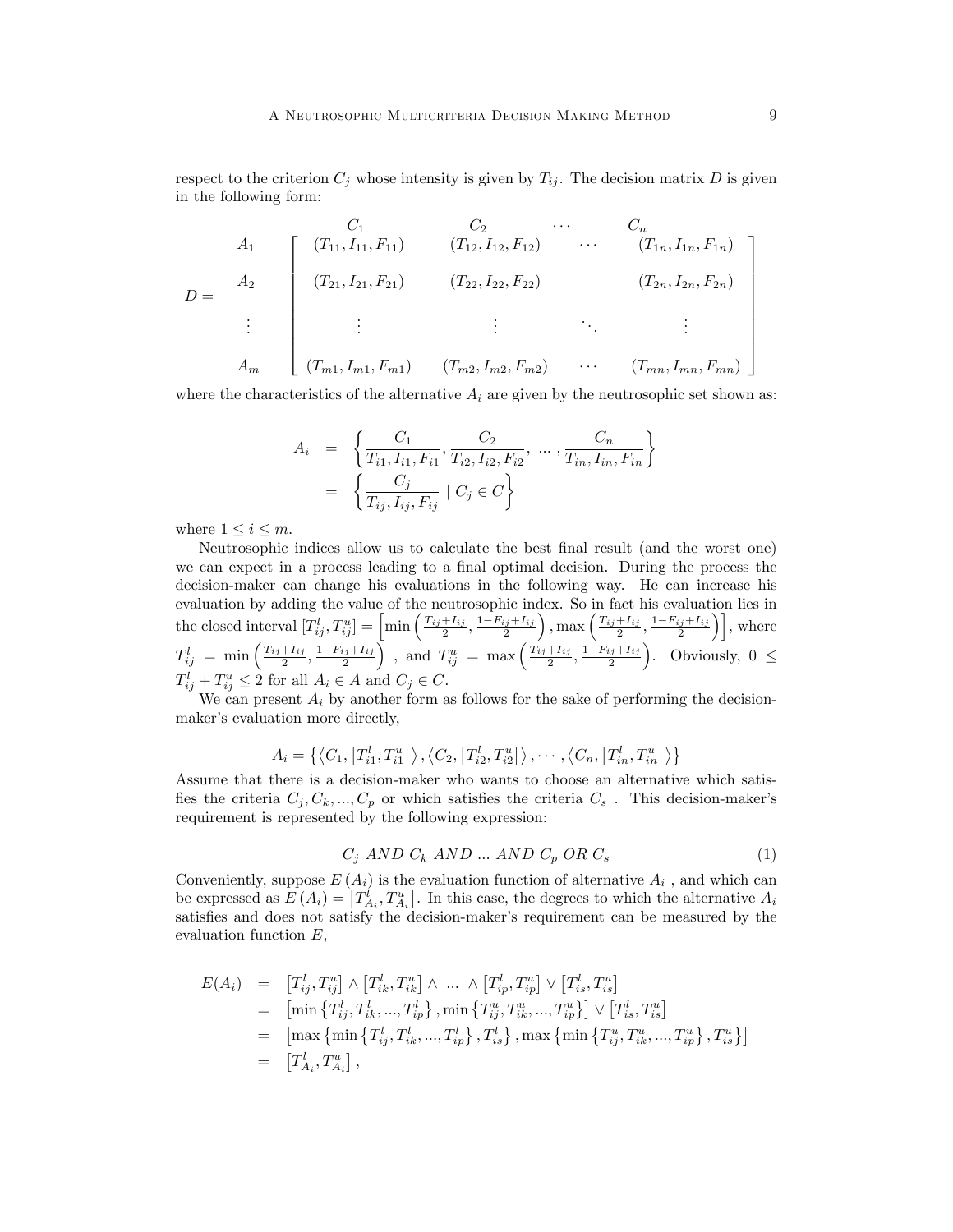where  $\wedge$  and  $\vee$  denote the minimum operator and the maximum operator of NST, respectively;  $1 \leq i \leq m$ .

Let  $A_i = \overline{\left[\min\left(\frac{T_{ij}+I_{ij}}{2},\frac{1-F_{ij}+I_{ij}}{2}\right)\right]}$  $\left( \frac{T_{ij}+I_{ij}}{2},\frac{1-F_{ij}+I_{ij}}{2}\right)$ , where  $\min\left( \frac{T_{ij}+I_{ij}}{2},\frac{1-F_{ij}+I_{ij}}{2}\right)$  $\overline{\phantom{0}}$  $\epsilon$  $[0, 1], \max\left(\frac{T_{ij}+I_{ij}}{2}, \frac{1-F_{ij}+I_{ij}}{2}\right)$  $\Big) \in [0, 1], \min\left(\frac{T_{ij} + I_{ij}}{2}, \frac{1 - F_{ij} + I_{ij}}{2}\right)$  $\int +\max\left(\frac{T_{ij}+I_{ij}}{2},\frac{1-F_{ij}+I_{ij}}{2}\right)$  $\overline{ }$  $\leq$ 1. The score of an alternative  $A_i$  can be evaluated by the score function S shown as

$$
S(A_i) = 2(T_{A_i}^u - T_{A_i}^l) = 2\left(\max\left(\left(\frac{T_{A_i} + I_{A_i}}{2}\right), \left(\frac{1 - F_{A_i} + I_{A_i}}{2}\right)\right) - \min\left(\left(\frac{T_{A_i} + I_{A_i}}{2}\right), \left(\frac{1 - F_{A_i} + I_{A_i}}{2}\right)\right)\right)
$$

Next, we define an accuracy function  $H$  to evaluate the degree of accuracy of neutrosophic elements as follows:

$$
H(A_i) = \frac{1}{2} (T_{A_i}^l + T_{A_i}^u)
$$
  
=  $\frac{1}{2} \left[ \min \left( \left( \frac{T_{A_i} + I_{A_i}}{2} \right), \left( \frac{1 - F_{A_i} + I_{A_i}}{2} \right) \right) + \max \left( \left( \frac{T_{A_i} + I_{A_i}}{2} \right), \left( \frac{1 - F_{A_i} + I_{A_i}}{2} \right) \right) \right]$ 

**Proposition 7.** Let  $(T_{A_i}, I_{A_i}, F_{A_i})$  be neutrosophic components of an element  $A_i$  in a neutrosophic set A and

(1)  $S(A_i)$  be scoring function defined as

$$
S(A_i) = 2\left(\max\left(\left(\frac{T_{A_i} + I_{A_i}}{2}\right), \left(\frac{1 - F_{A_i} + I_{A_i}}{2}\right)\right) - \min\left(\left(\frac{T_{A_i} + I_{A_i}}{2}\right), \left(\frac{1 - F_{A_i} + I_{A_i}}{2}\right)\right)\right),
$$

then we have

$$
0 \le S(A_i) \le 1.
$$

(2)  $H(A_i)$  be scoring function defined as

$$
H(A_i) = \frac{1}{2} \left[ \min \left( \left( \frac{T_{A_i} + I_{A_i}}{2} \right), \left( \frac{1 - F_{A_i} + I_{A_i}}{2} \right) \right) + \max \left( \left( \frac{T_{A_i} + I_{A_i}}{2} \right), \left( \frac{1 - F_{A_i} + I_{A_i}}{2} \right) \right) \right],
$$

then we have

$$
0 \le H(A_i) \le 1.
$$

**Proof.** (1) By definition

$$
T_{A_i}^l = \min\left( \left( \frac{T_{A_i} + I_{A_i}}{2} \right), \left( \frac{1 - F_{A_i} + I_{A_i}}{2} \right) \right) \le \max\left( \left( \frac{T_{A_i} + I_{A_i}}{2} \right), \left( \frac{1 - F_{A_i} + I_{A_i}}{2} \right) \right) = T_{A_i}^u.
$$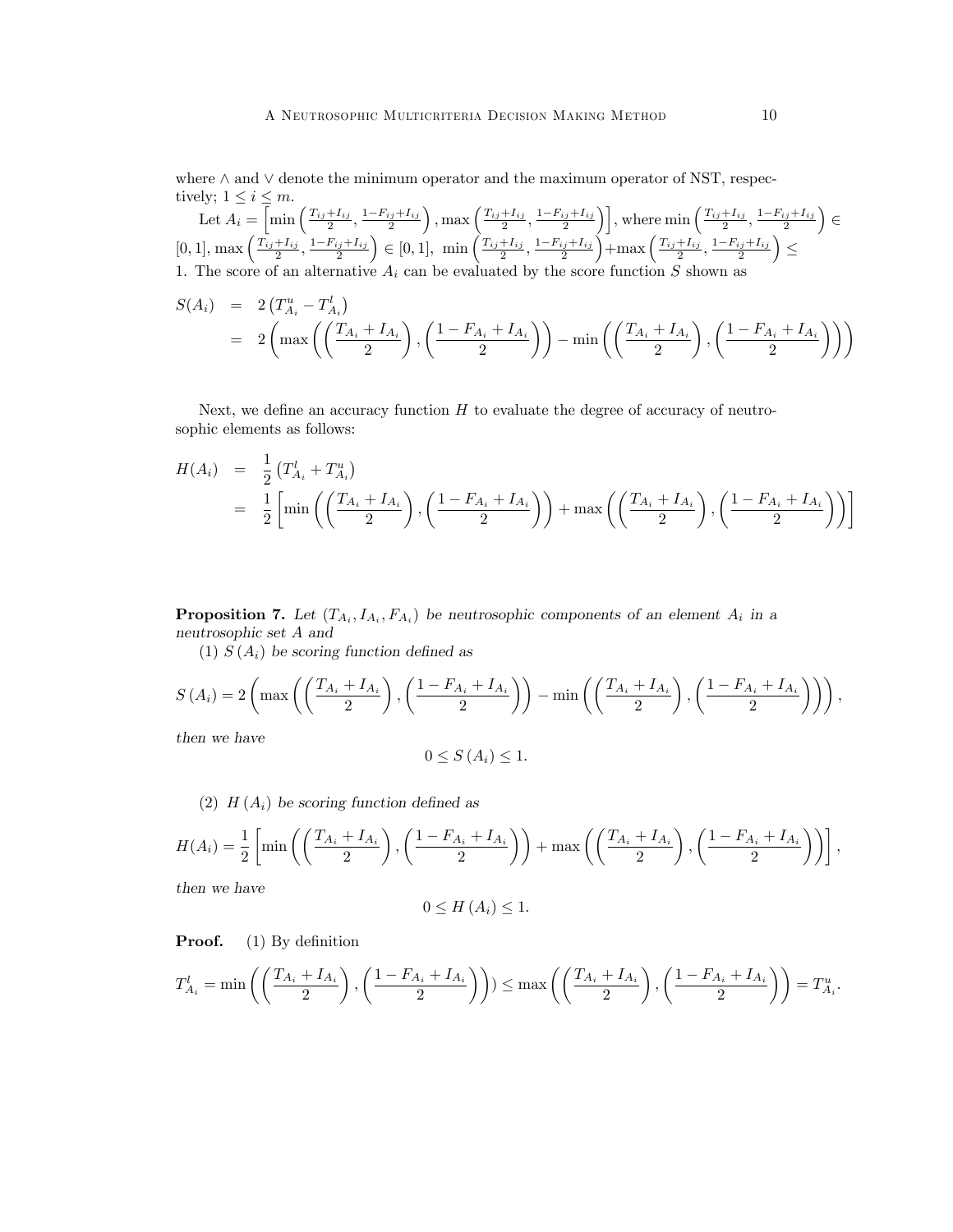For the case when 
$$
T_{A_i}^l = \left(\frac{T_{A_i} + I_{A_i}}{2}\right)
$$
 and  $T_{A_i}^u = \left(\frac{1 - F_{A_i} + I_{A_i}}{2}\right)$  we have  
\n
$$
2\left(T_{A_i}^u - T_{A_i}^l\right) \geq 0
$$
\n
$$
2\left(\left(\frac{1 - F_{A_i} + I_{A_i}}{2}\right) - \left(\frac{T_{A_i} + I_{A_i}}{2}\right)\right) \geq 0
$$
\n
$$
\left(\frac{1 - F_{A_i} + I_{A_i}}{2}\right) \geq \left(\frac{T_{A_i} + I_{A_i}}{2}\right)
$$
\n
$$
1 - F_{A_i} + I_{A_i} \geq T_{A_i} + I_{A_i}
$$
\n
$$
T_{A_i} + F_{A_i} \leq 1
$$
\n(1)

This gives

$$
S(A_i) = 2(T_{A_i}^u - T_{A_i}^l)
$$
  
=  $2\left(\left(\frac{1 - F_{A_i} + I_{A_i}}{2}\right) - \left(\frac{T_{A_i} + I_{A_i}}{2}\right)\right)$   
=  $2\left(\frac{1}{2} - \frac{1}{2}T_{A_i} - \frac{1}{2}F_{A_i}\right)$   
=  $1 - T_{A_i} - F_{A_i} \le 1$  by (1).

Furthermore as  $T_{A_i}, F_{A_i} \in [0, 1]$ , we have  $S(A_i) = 2(T_{A_i}^u - T_{A_i}^l) \in [0, 1]$ .

Similarly, for the other case i.e. when  $T_{A_i}^l = \left(\frac{1 - F_{A_i} + I_{A_i}}{2}\right)$ ) and  $T_{A_i}^u = \left(\frac{T_{A_i} + I_{A_i}}{2}\right)$  $\vert$  we have

$$
T_{A_i}^l \leq T_{A_i}^u
$$
  
\n
$$
\Rightarrow 2(T_{A_i}^u - T_{A_i}^l) \geq 0
$$
  
\n
$$
\Rightarrow 2\left(\left(\frac{T_{A_i} + I_{A_i}}{2}\right) - \left(\frac{1 - F_{A_i} + I_{A_i}}{2}\right)\right) \geq 0
$$
  
\n
$$
T_{A_i} + I_{A_i} \geq 1 - F_{A_i} + I_{A_i}
$$
  
\n
$$
T_{A_i} + F_{A_i} \geq 1
$$
\n(2)

And in this case

$$
S(A_i) = 2(T_{A_i}^u - T_{A_i}^l) = 2\left(\left(\frac{T_{A_i} + I_{A_i}}{2}\right) - \left(\frac{1 - F_{A_i} + I_{A_i}}{2}\right)\right)
$$
  
=  $2\left(\frac{1}{2}F_{A_i} + \frac{1}{2}T_{A_i} - \frac{1}{2}\right) = T_{A_i} + F_{A_i} - 1$   
 $\Rightarrow S(A_i) \in [0, 1]$  by (2).

Hence the result.

(2) For the case when  $T_{A_i}^l = \left(\frac{T_{A_i} + I_{A_i}}{2}\right)$ ) and  $T_{A_i}^u = \left(\frac{1 - F_{A_i} + I_{A_i}}{2}\right)$ we have

$$
H(A_i) = \frac{\left(\frac{T_{A_i} + I_{A_i}}{2}\right) + \left(\frac{1 - F_{A_i} + I_{A_i}}{2}\right)}{2}
$$
  
=  $\frac{1}{2}I_{A_i} - \frac{1}{4}F_{A_i} + \frac{1}{4}T_{A_i} + \frac{1}{4}$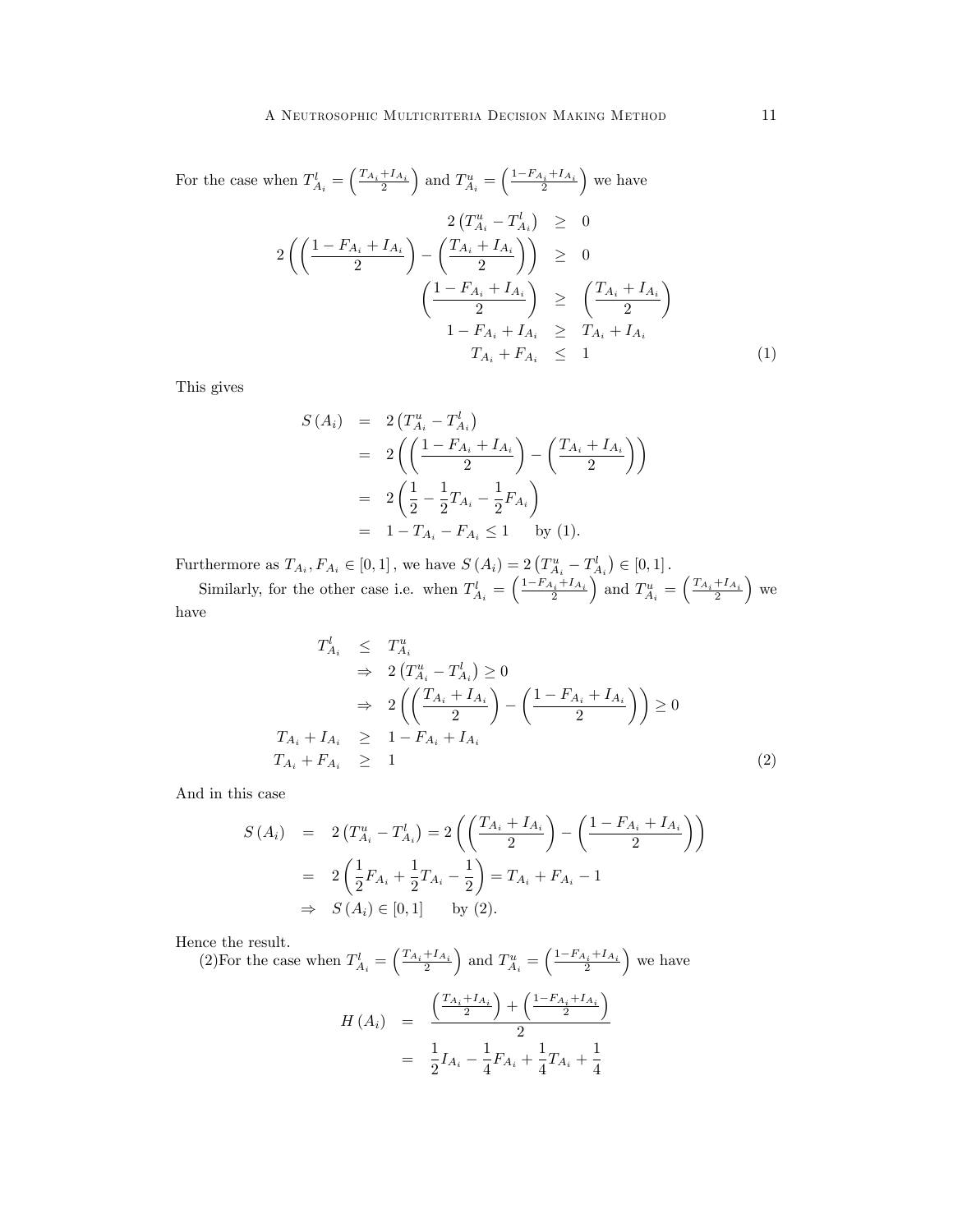By examining the extreme possible values of  $T_{A_i}, I_{A_i}$  and  $F_{A_i}$  we have

$$
\begin{aligned}\n\left[\frac{1}{2}I_{A_{i}} - \frac{1}{4}F_{A_{i}} + \frac{1}{4}T_{A_{i}} + \frac{1}{4}\right]_{T_{A_{i}}=0, I_{A_{i}}=0, F_{A_{i}}=0} &= \frac{1}{4}, \\
\left[\frac{1}{2}I_{A_{i}} - \frac{1}{4}F_{A_{i}} + \frac{1}{4}T_{A_{i}} + \frac{1}{4}\right]_{T_{A_{i}}=1, I_{A_{i}}=0, F_{A_{i}}=0} &= \frac{1}{2} \\
\left[\frac{1}{2}I_{A_{i}} - \frac{1}{4}F_{A_{i}} + \frac{1}{4}T_{A_{i}} + \frac{1}{4}\right]_{T_{A_{i}}=1, I_{A_{i}}=1, F_{A_{i}}=0} &= 1 \\
\left[\frac{1}{2}I_{A_{i}} - \frac{1}{4}F_{A_{i}} + \frac{1}{4}T_{A_{i}} + \frac{1}{4}\right]_{T_{A_{i}}=1, I_{A_{i}}=1, F_{A_{i}}=1} &= \frac{3}{4} \\
\left[\frac{1}{2}I_{A_{i}} - \frac{1}{4}F_{A_{i}} + \frac{1}{4}T_{A_{i}} + \frac{1}{4}\right]_{T_{A_{i}}=0, I_{A_{i}}=1, F_{A_{i}}=1} &= \frac{1}{2} \\
\left[\frac{1}{2}I_{A_{i}} - \frac{1}{4}F_{A_{i}} + \frac{1}{4}T_{A_{i}} + \frac{1}{4}\right]_{T_{A_{i}}=0, I_{A_{i}}=0, F_{A_{i}}=1} &= 0\n\end{aligned}
$$

Hence the result.  $\blacksquare$ 

We know that the value of  $I$  denotes a measure of non-determinacy. The larger it is, the higher a hesitation margin of the decision-maker. So the larger the value of  $H(A_i)$ , the more the degree of accuracy of an element  $A_i$  in the neutrosophic set  $A$ . Now we want to make use of the two functions  $S$  and  $H$  to establish a function, which can measure the degree to which alternatives satisfy the decision-maker's requirement. But if we simply add them up directly, the value of  $F_{A_i}$  will be deleted. So based on the score function S and the accuracy function  $H$ , the degree of suitability to which the alternative  $A_i$  satisfies the decision-maker's requirement can be measured as follows:

$$
W(E(A_i)) = (S(E(A_i)))^{2} - \left(\frac{1 - H(E(A_i))}{2}\right)
$$

The coeficients in  $W(E(A_i))$  have been chosen so that  $W(E(A_i)) \in [0,1]$ . Moreover, for calculation purposes we may find another expression for the weight function as:

$$
W(E(A_i)) = (S(E(A_i)))^2 - \left(\frac{1 - H(E(A_i))}{2}\right)
$$
  
=  $(2(T_{A_i}^u - T_{A_i}^l))^2 - \left(\frac{1 - \frac{T_{A_i}^l + T_{A_i}^u}{2}}{2}\right)$   
=  $4(T_{A_i}^u - T_{A_i}^l)^2 - \frac{1}{2}\left(1 - \frac{1}{2}T_{A_i}^u - \frac{1}{2}T_{A_i}^l\right)$   
=  $4\left((T_{A_i}^l)^2 - 2T_{A_i}^l T_{A_i}^u + (T_{A_i}^u)^2\right) - \frac{1}{2}\left(1 - \frac{1}{2}T_{A_i}^u - \frac{1}{2}T_{A_i}^l\right)$   
=  $4(T_{A_i}^l)^2 + 4(T_{A_i}^u)^2 - 8T_{A_i}^l T_{A_i}^u - \frac{1}{2} - \frac{1}{4}T_{A_i}^u - \frac{1}{4}T_{A_i}^l$ 

The larger the value of  $W(E(A_i))$ , the more the suitability to which the alternative  $A_i$ satisfies the decision-maker's requirement, where  $1 \le i \le m$ .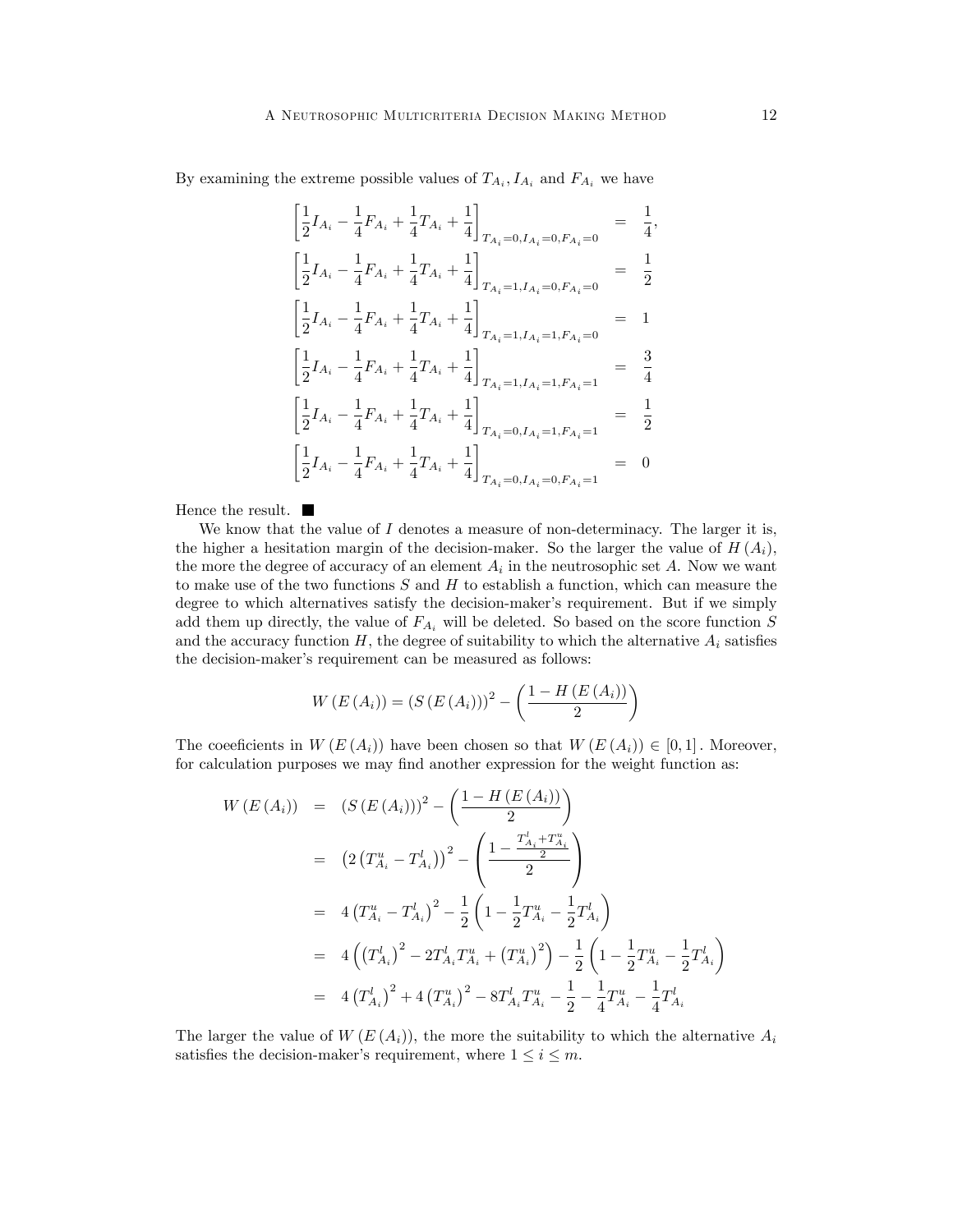Previously, we assumed that all criteria have the same degree of importance. However, if we can allow each criterion to have a different degree of importance, then there is room for more flexibility. A weighted technique for handling multicriteria fuzzy decisionmaking problems may be envisaged, but assuming that the degree of importance of the criteria entered by the decision-maker are constant, is hard to do in reality. So in this paper we assume that  $T_j$ ,  $I_j$  and  $F_j$  are the degrees of membership, ideterminacy and non-membership of the criteria  $C_j \in C$  to the vague concept "importance of criterion", respectively, where  $0 \leq \hat{T}_j \leq 1, 0 \leq \hat{I}_j \leq 1, 0 \leq \hat{F}_j \leq 1$  and  $0 \leq \hat{T}_j + \hat{I}_j + \hat{F}_j \leq 3$ . The neutrosophic index  $\hat{I}_j$  are such that the larger  $\hat{I}_j$  the higher a hesitation margin of decision-maker as to the "importance of the criteria"  $C_j$  whose intensity is given by  $\hat{T}_j$ . Neutrosophic indices allow us to calculate the biggest weight (and the smallest one) we can expect in a process leading to a final decision. During the process the decision-maker can change his evaluating weights in the following way. He can increase his evaluating weights by adding the value of the neutrosophic index. So in fact his weight lies in the closed interval  $\left[\omega_j^l,\omega_j^u\right] = \left[\min\left(\frac{\widehat{T}_j+\widehat{I}_j}{2},\frac{1-\widehat{\widehat{F}}_j+\widehat{I}_j}{2}\right)\right]$ ), max  $\left(\frac{\widehat{T}_j+\widehat{I}_j}{2},\frac{1-\widehat{F}_j+\widehat{I}_j}{2}\right)\right]$ . Obviously,  $0 \le \omega_j^l \le \omega_j^u \le 1$  for each criterion  $C_j \in C$ .

Assume that there is a decision-maker who wants to choose an alternative which satisfies the criteria  $C_j, C_k, ..., C_p$  or which satisfies the criteria  $C_s$ . This decisionmaker's requirement can be represented by (1). The degree of importance of the criteria  $C_j, C_k, ..., C_p$  entered by the decision-maker are  $\omega_j, \omega_k, ..., \omega_p$ , respectively, where  $\omega_j^l \leq \omega_j^u \leq \omega_j^u$ ,  $\omega_k^l \leq \omega_k \leq \omega_k^u$ , ...,  $\omega_p^l \leq \omega_p \leq \omega_p^u$  and  $\omega_j + \omega_k + ... + \omega_p = 1$ . Let

$$
T(A_i) = H\left(\left[\widehat{T}_{ij}^l, \widehat{T}_{ij}^u\right]\right) * \omega_j + H\left(\left[\widehat{T}_{ik}^l, \widehat{T}_{ik}^u\right]\right) * \omega_k + \cdots + H\left(\left[\widehat{T}_{ip}^l, \widehat{T}_{ip}^u\right]\right) * \omega_p(2)
$$
  
\n
$$
= \sum_{r=j}^p H\left(\left[\widehat{T}_{ir}^l, \widehat{T}_{ir}^u\right]\right) * \omega_r
$$
  
\n
$$
W(A_i) = S\left(\left[\widehat{T}_{ij}^l, \widehat{T}_{ij}^u\right]\right) * \omega_j + S\left(\left[\widehat{T}_{ik}^l, \widehat{T}_{ik}^u\right]\right) * \omega_k + \cdots + S\left(\left[\widehat{T}_{ip}^l, \widehat{T}_{ip}^u\right]\right) * \omega_p, (3)
$$
  
\n
$$
= \sum_{s=j}^p S\left(\left[\widehat{T}_{is}^l, \widehat{T}_{is}^u\right]\right) * \omega_s
$$

where  $1 \leq i \leq m$ . Then the degree of suitability that the alternative  $A_i$  satisfies the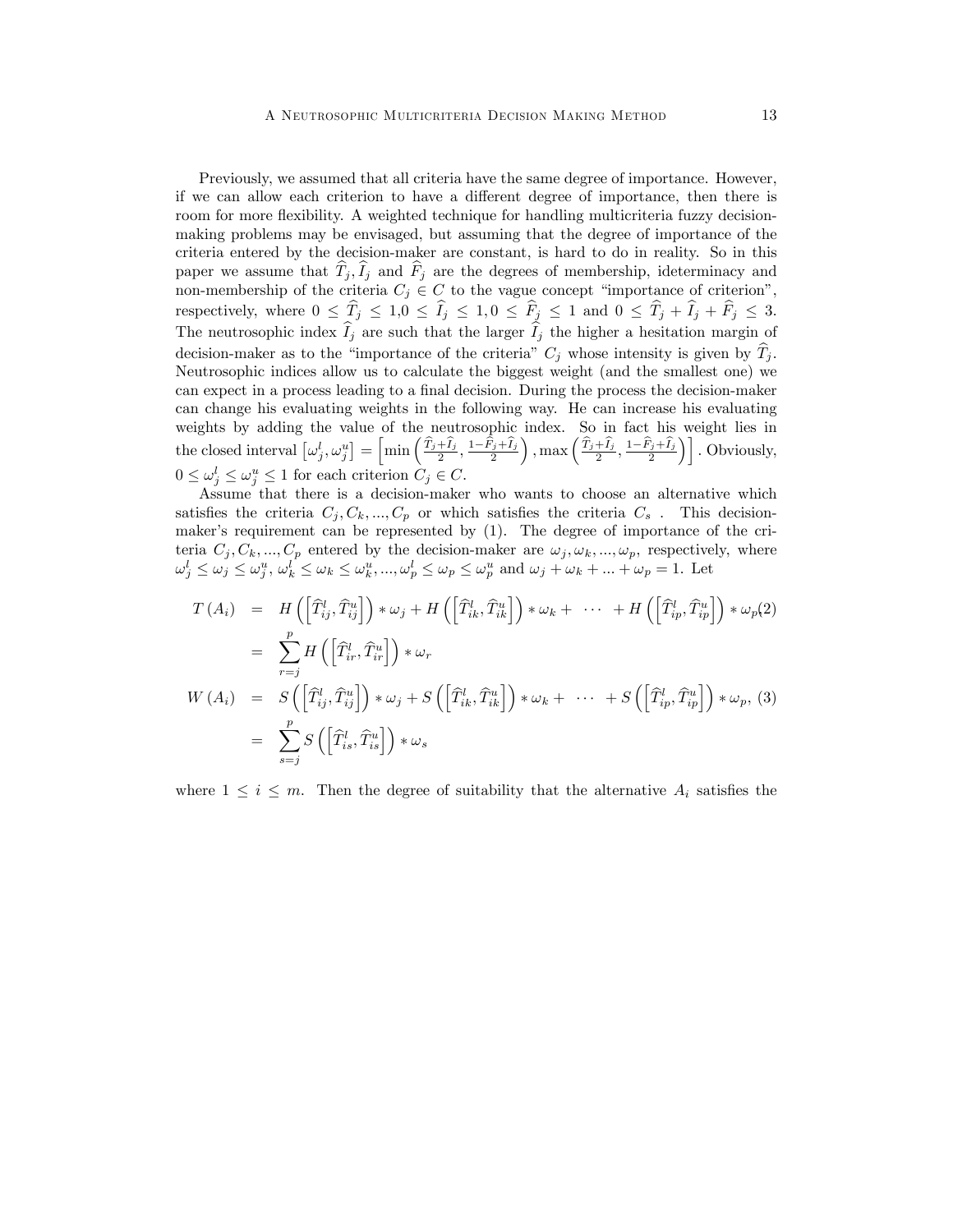decision-maker's requirement can be measured by the following function:

$$
R(A_i) = \max \left\{ (W(A_i))^2 - \left(\frac{1-T(A_i)}{2}\right), \left(S\left(\left[\widehat{T}_{is}^l, \widehat{T}_{is}^u\right]\right)\right)^2 - \frac{1-H\left(\left[\widehat{T}_{is}^l, \widehat{T}_{is}^u\right]\right)}{2} \right\}
$$
  
\n
$$
= \max \left\{ \left(\sum_{s=j}^p S\left(\left[\widehat{T}_{is}^l, \widehat{T}_{is}^u\right]\right) * \omega_s\right)^2 - \frac{1-\sum_{r=j}^p H\left(\left[\widehat{T}_{is}^l, \widehat{T}_{is}^u\right]\right) * \omega_r}{2}, \right\}
$$
  
\n
$$
= \max \left\{ \left(\sum_{s=j}^p S\left(\left[\widehat{T}_{is}^l, \widehat{T}_{is}^u\right]\right) * \omega_s\right)^2 - \frac{1-H\left(\left[\widehat{T}_{is}^l, \widehat{T}_{is}^u\right]\right)}{2}, \right\}
$$
  
\n
$$
= \max \left\{ \left(\sum_{s=j}^p S\left(\left[\widehat{T}_{is}^l, \widehat{T}_{is}^u\right]\right) * \omega_s\right)^2 - \left(\frac{1-\sum_{r=j}^p H\left(\left[\widehat{T}_{is}^l, \widehat{T}_{is}^u\right]\right) * \omega_r}{2}, \right\}
$$
  
\n
$$
= \max \left\{ \left(\sum_{s=j}^p S\left(\left[\widehat{T}_{is}^l, \widehat{T}_{is}^u\right]\right) * \omega_s\right)^2 - \frac{1-\sum_{r=j}^p H\left(\left[\widehat{T}_{is}^l, \widehat{T}_{is}^u\right]\right) * \omega_r}{2}, \right\}
$$
  
\n
$$
= \max \left\{ \left(\sum_{s=j}^p S\left(\left[\widehat{T}_{is}^l, \widehat{T}_{is}^u\right]\right) * \omega_s\right)^2 - \frac{1-\sum_{r=j}^p H\left(\left[\widehat{T}_{is}^l, \widehat{T}_{is}^u\right]\right) * \omega_r}{2}, \right\}
$$
  
\n
$$
= \max \left\{ \left(\sum_{s=j}^p S\left(\left[\widehat{T}_{is}^l, \widehat{T}_{is}^u\right]\right) * \omega_s\right)^2 - \frac{1-\
$$

where  $0 \le i \le m$ . The larger the value of  $R(A_i)$ , the more the suitability to which the alternative  $A_i$  satisfies the decision-maker's requirement.

In equation (3), we know that the value of  $R(A_i)$  depends on the value of  $((W(A_i))^2 - \frac{1-T(A_i)}{2})$  . So, next, we will point out how to obtain the optimal weights  $\omega_j, \omega_k, ..., \omega_p$  for criteria  $C_j, C_k, ..., C_p$  so that we can obtain the maximum value of above formula.

The optimal weights value can be computed via the following programming:

$$
\max \sum_{i=1}^{m} \left( \begin{array}{c} \left( 4\left( T_{A_{ij}}^{u} - T_{A_{ij}}^{l} \right)^{2} - \frac{1}{2} \left( 1 - \frac{1}{2} T_{A_{ij}}^{u} - \frac{1}{2} T_{A_{ij}}^{l} \right) \right) * \omega_{j} \\ + \left( 4\left( T_{A_{ik}}^{u} - T_{A_{ik}}^{l} \right)^{2} - \frac{1}{2} \left( 1 - \frac{1}{2} T_{A_{ik}}^{u} - \frac{1}{2} T_{A_{ik}}^{l} \right) \right) * \omega_{k} + \dots \\ + \left( 4\left( T_{A_{ip}}^{u} - T_{A_{ip}}^{l} \right)^{2} - \frac{1}{2} \left( 1 - \frac{1}{2} T_{A_{ip}}^{u} - \frac{1}{2} T_{A_{ip}}^{l} \right) \right) * \omega_{p} \end{array} \right)
$$

subject to the conditions

$$
\omega_j^l \leq \omega_j \leq \omega_j^u,
$$
  

$$
\omega_k^l \leq \omega_k \leq \omega_k^u,
$$
  

$$
\vdots
$$
  

$$
\omega_p^l \leq \omega_p \leq \omega_p^u,
$$

We can easily solve the above Linear Programming for example by using simplex method.

;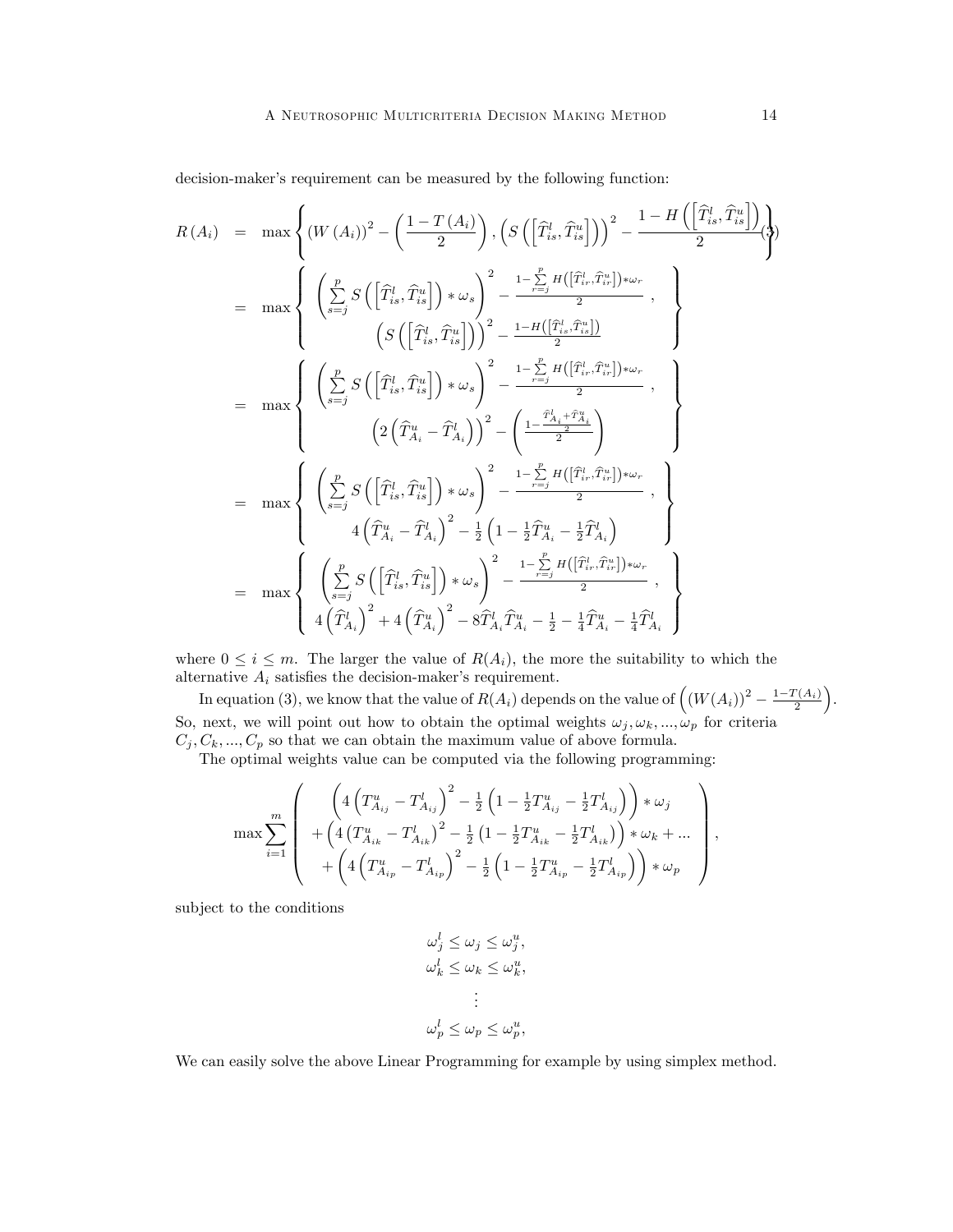The algorithm describing neut-MCDM is given as follows:

|  | $Name : neut-MCDM$                                                           |
|--|------------------------------------------------------------------------------|
|  | <b>Input</b> : Netrosophic set of alternatives, Neutrosophic set of criteria |

**Output** : Ordered list of alternatives, most preferred as the first element

1.  $\{a^i_{(T_i,I_i,F_i)} : i = 1,\cdots,m\}$  be nutrosophic set of alternatives with evaluations as neutrosophic components. 2.  $\begin{cases} c_i^j \end{cases}$  $(\widehat{T}_j, \widehat{I}_j, \widehat{F}_j) : j = 1, \cdots, n$  be nutrosophic set of criteria and their evaluations. 3.  $\left[T_{ij}^l, T_{ij}^u\right] = \left[\min\left(\left(\frac{T_{A_{ij}} + I_{A_{ij}}}{2}\right)\right)\right]$  $\left( \frac{1-F_{A_{ij}}+I_{A_{ij}}}{2} \right)$ , max  $\left( \left( \frac{T_{A_{ij}}+I_{A_{ij}}}{2} \right)$ ),  $\left(\frac{1-F_{A_{ij}}+I_{A_{ij}}}{2}\right)$  $\setminus$ 4. For i from 1 to m do 5. For  $j$  from 1 to  $n$  do 6. Use scoring function:  $S(A^{ij}) = 2(T_{ij}^u - T_{ij}^l)$  to compute matrix S of scores. 7. Use accuracy function:  $H(A^{ij}) = \frac{1}{2} (T_{ij}^l + T_{ij}^u)$  to compute matrix  $\mathbb{H}$  of accuracies. 8. Using S,  $\mathbb{H}$  and  $W(A^{ij}) = (S(A^{ij}))^2$  –  $1-H(A^{ij})$  $\frac{1}{2}$  compute and save matrix W. 9. End For j 10.  $\qquad \qquad$  End For  $i$ 11. For  $j$  from 1 to  $n$  do 12. Compute and save criteria weights 13.  $\left[w_j^l, w_j^u\right] = \left[\min\left(\left(\frac{\hat{T}_j + \hat{I}_j}{2}\right)\right)\right]$  $\left( \frac{1-\widehat{F}_{j}+\widehat{I}_{j}}{2}\right) \right)$ , max  $\left( \left( \frac{\widehat{T}_{j}+\widehat{I}_{j}}{2}\right) \right)$  $\left( \frac{1-\widehat{F}_{j}+\widehat{I}_{j}}{2}\right)$  $\frac{1}{2}$ 14. End For  $j$ 15. Solve the following Linear Programming and get  $w_*^j$ \* 16.  $\max \sum_{j=1}^{n} \left( \sum_{i=1}^{n} \right)$  $w(A^{ij})$  $w^j$ 17. subject to 18. w  $j \leq w^j \leq w^u_j$ 19. Calculate  $R(A^i) = \sum_{j=1}^{m}$  $\left(2\left(T_{ij}^u-T_{ij}^l\right)\right)^2-\frac{1-\frac{\left(T_{ij}^l+T_{ij}^u\right)}{2}}{2}$ !  $w_*^j$  $*$ 20. Order  $A^i$  with respect to  $R(A^i)$ .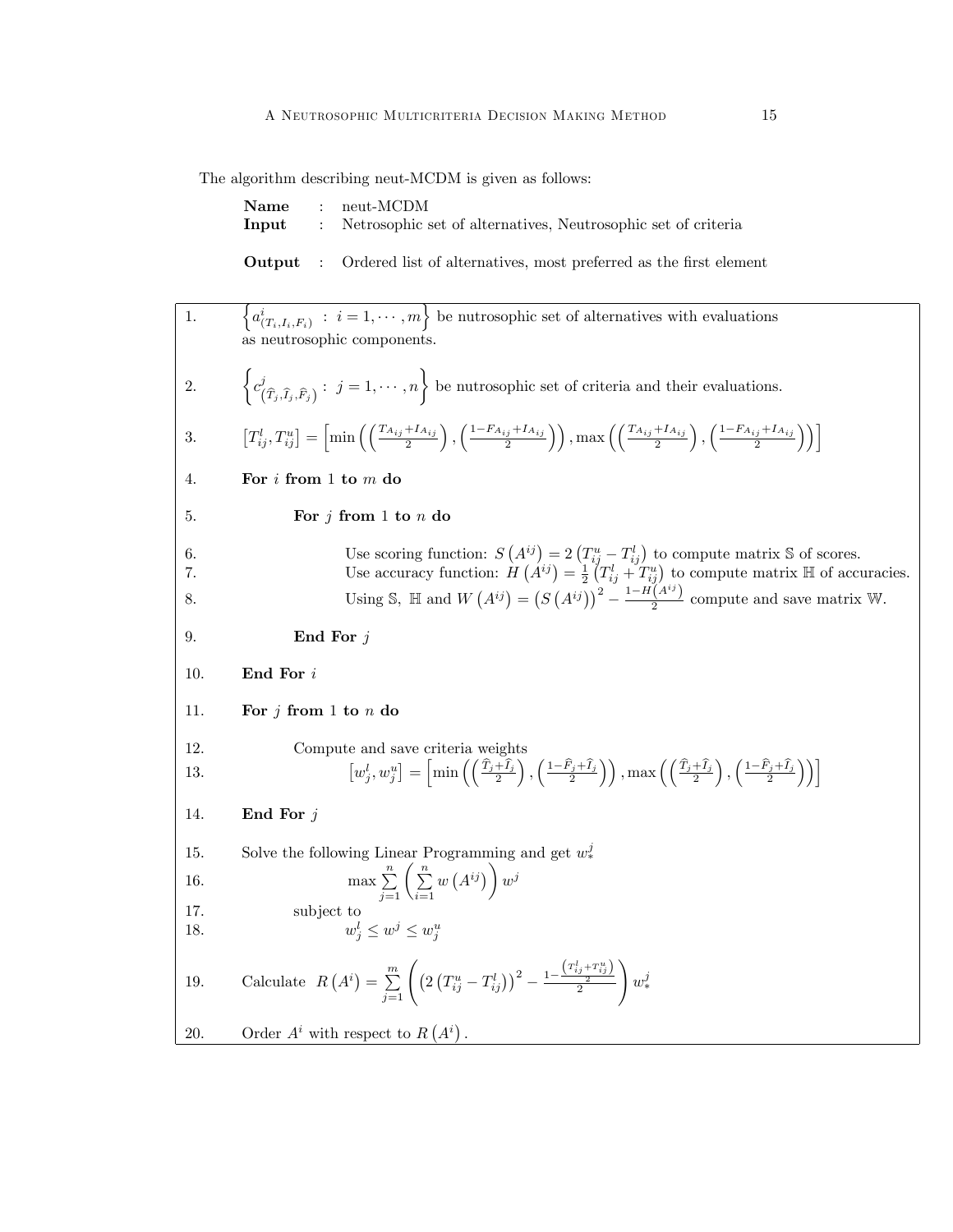## 4. Application

In this section we present an illustrative example to explain the practical application of neut-MCDM.

Consider the evaluation of university professors for tenure and promotions. The criteria used at some universities are teaching, research, service and social participation. Weights must be determined for these criteria, and the candidates must also be evaluated with regard to each criterion. This example involves four criteria viz. Teaching, Research, Service, Social Participation and and three faculty candidates  $A_1, A_2, A_3$ . Let the Decision Matrix be given as

$$
C_1 \hspace{1.5cm} C_2 \hspace{1.5cm} C_3 \hspace{1.5cm} C_4
$$

$$
D = \begin{bmatrix} A_1 \\ A_2 \\ A_3 \end{bmatrix} \begin{bmatrix} [0.75, 0.39, 0.1] & [0.6, 0.5, 0.25] & [0.8, 0.4, 0.2] & [0.4, 0.6, 0.3] \\ [0.8, 0.6, 0.15] & [0.68, 0.46, 0.2] & [0.45, 0.1, 0.5] & [0.5, 0.4, 0.8] \\ [0.4, 0.8, 0.45] & [0.75, 0.9, 0.05] & [1, 0.5, 1] & [0.5, 0.6, 0.9] \end{bmatrix}
$$

and the neutrosophic set describing the "importance of criteria" is given as

$$
\left\{\frac{C_1}{0.25, 0.3, 0.25}, \frac{C_2}{0.35, 0.6, 0.41}, \frac{C_3}{0.32, 0.55, 0.67}, \frac{C_4}{0.64, 0.98, 0.57}\right\}
$$

For simplifying computation, the neutrosophic set may be written as

$$
\begin{array}{ccccc}\nT & C_1 & C_2 & C_3 & C_4 \\
T & 0.25 & 0.35 & 0.32 & 0.64 \\
I & 0.30 & 0.60 & 0.55 & 0.98 \\
F & 0.25 & 0.41 & 0.67 & 0.57\n\end{array}
$$

Evaluation of each alternative i.e.  $E(A_{ij}) = \left[ T_{A_{ij}}^{l}, T_{A_{ij}}^{u} \right]$  is calculated first as:

$$
\begin{bmatrix} T_{A_{ij}}^l, T_{A_{ij}}^u \end{bmatrix} = \begin{bmatrix} [0.57, 0.645] & [0.55, 0.625] & [0.6, 0.6] & [0.5, 0.65] \\ [0.7, 0.725] & [0.57, 0.63] & [0.275, 0.3] & [0.3, 0.6] \\ [0.6, 0.675] & [0.825, 0.925] & [0.25, 0.75] & [0.35, 0.75] \end{bmatrix}
$$

Using the evaluations score and accuracy matrices  $\mathbb{S}, \mathbb{H}$  are found

|  | $\begin{bmatrix} 0.15 & 0.15 & 0 & 0.3 \end{bmatrix}$ |  |  | $\begin{bmatrix} 0.6075 & 0.5875 & 0.6 & 0.575 \end{bmatrix}$                                                                                    |  |
|--|-------------------------------------------------------|--|--|--------------------------------------------------------------------------------------------------------------------------------------------------|--|
|  |                                                       |  |  | $\mathbb{S} = \begin{bmatrix} 0.05 & 0.12 & 0.05 & 0.6 \end{bmatrix}, \ \mathbb{H} = \begin{bmatrix} 0.7125 & 0.6 & 0.2875 & 0.45 \end{bmatrix}$ |  |
|  |                                                       |  |  |                                                                                                                                                  |  |

: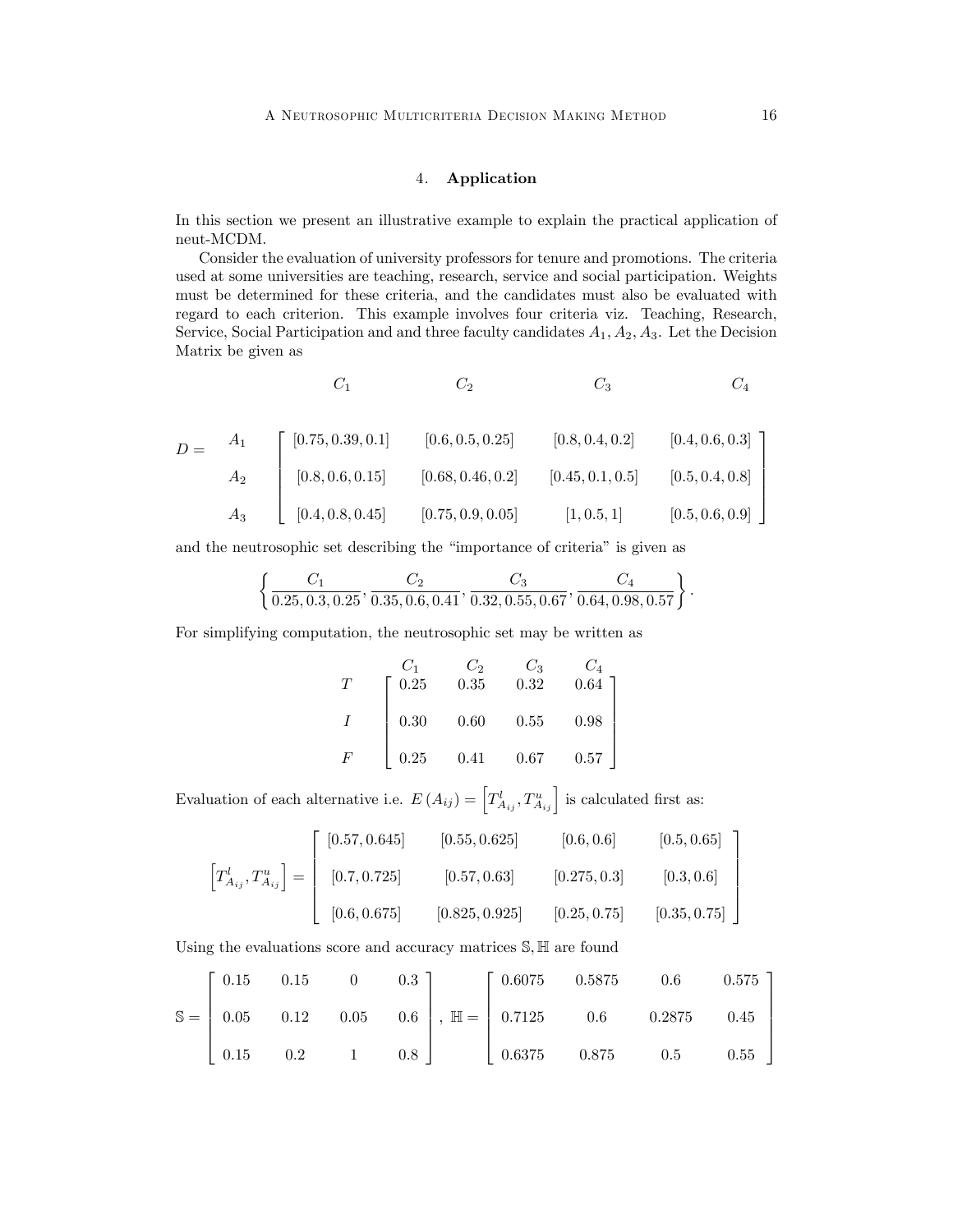These matrices, in turn, let us to find the weight matrix  $\mathbb W$ 

$$
\mathbb{W} = \begin{bmatrix} -0.174 & -0.184 & -0.200 & -0.123 \\ -0.141 & -0.186 & -0.354 & 0.085 \\ -0.159 & -0.022 & 0.750 & 0.415 \end{bmatrix}
$$

From W we get the coefficients of the linear programming problem as

 $-0.474 \qquad \quad -0.392 \qquad \quad 0.196 \qquad \quad 0.378$ 

The weights vary within following intervals:

$$
w_1 \in [0.275, 0.525]
$$
  
\n
$$
w_2 \in [0.475, 0.595]
$$
  
\n
$$
w_3 \in [0.435, 0.44]
$$
  
\n
$$
w_4 \in [0.705, 0.81]
$$

Thus the linear programming now can be set as:

Maximize 
$$
-0.474w_1 - 0.392w_2 + 0.196w_3 + 0.378w_4
$$
  
\nsubject to  
\n $0.275 \le w_1 \le 0.525$   
\n $0.475 \le w_2 \le 0.595$   
\n $0.435 \le w_3 \le 0.44$   
\n $0.705 \le w_4 \le 0.81$ 

Maximum is at:  $w_1 = 0.275, w_2 = 0.475, w_3 = 0.44, w_4 = 0.81$ . Then for ranking the alternatives against the given criterion we have

$$
R(A_1) = \left( (0.15)^2 - \left( \frac{1 - 0.6075}{2} \right) \right) \times 0.275 + \left( (0.15)^2 - \frac{1 - 0.5875}{2} \right) \times 0.475 + \left( (0)^2 - \frac{1 - 0.6}{2} \right) \times 0.44 + \left( (0.3)^2 - \frac{1 - 0.575}{2} \right) \times 0.81 = -0.3222875
$$

$$
R(A_2) = \left( (0.05)^2 - \left( \frac{1 - 0.7125}{2} \right) \right) \times 0.275 + \left( (0.12)^2 - \left( \frac{1 - 0.6}{2} \right) \right) \times 0.475
$$

$$
+ \left( (0.05)^2 - \left( \frac{1 - 0.2875}{2} \right) \right) \times 0.44 + \left( (0.6)^2 - \left( \frac{1 - 0.45}{2} \right) \right) \times 0.81 = -0.21380375
$$

$$
R(A_3) = \left( (0.15)^2 - \left( \frac{1 - 0.6375}{2} \right) \right) \times 0.275 + \left( (0.2)^2 - \left( \frac{1 - 0.875}{2} \right) \right) \times 0.475
$$

$$
+ \left( (1)^2 - \left( \frac{1 - 0.5}{2} \right) \right) \times 0.44 + \left( (0.8)^2 - \left( \frac{1 - 0.55}{2} \right) \right) \times 0.81 = 0.61180625
$$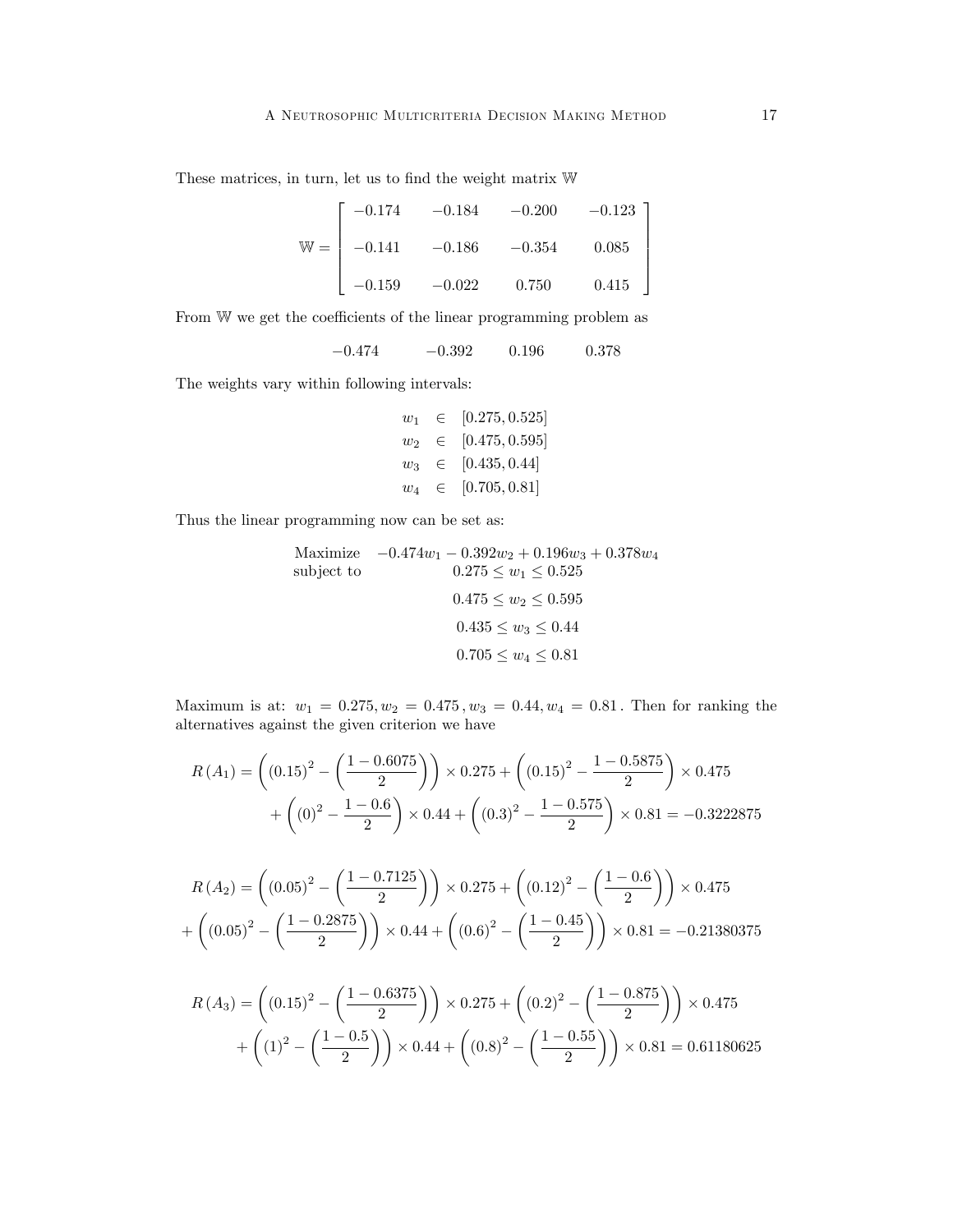Therefore we can see that the alternative  $A_3$  is the best choice. And the optimal ranking order of the alternatives is given by  $A_3 \succ A_2 \succ A_1$ . From the process of calculation, we can see that the method presented in this paper is extends a flexibility to set the criterion weights i.e importance for the given problem.

Conclusion 8. Contribution of the paper is twofold: it first introduces the theory of Neutrosophic Sets to MCDM community in a coherent manner. This would pave way for the future researchers in this area of investigation. Secondly, this paper presents a MCDM method based upon neutrosophic sets. To the best of our knowledge, this is a ground breaking work in neutrosophic MCDM. In the method the characteristics of the alternatives are represented by neutrosophic sets. The proposed method allows the degree of satisÖability, non satisÖability and indeterminacy of each alternative with respect to a set of criteria to be represented by neutrosophic sets, respectively. It allows the decision maker to assign and adjust the degree of satisfiability, non satisfiability and indeterminacy of the criteria to a vague concept "importance of criteria". For computer implementation of the method its algorithm viz. neut-MCDM has also been given. Using this algorithm, an example is presented to illustrate the neutrosophic decision-making process. From these we can see that the method differs from previous approaches for multicriteria decision making not only because it uses neutrosophic set theory, but also due to the fact that degree of importance of the criteria are not constant and the calculation is flexible and simpler.

### **REFERENCES**

- [1] F. Smarandache, AUnifying Field in Logics: Neutrosophic Logic. Neutrosophy, Neutrosophic Set, Neutrosophic Probability, American Research Press, Rehoboth, NM, 1999.
- [2] K.T. Atanassov, C. Cornelis, E.E. Kerre, Intuitionistic fuzzy sets and interval-valued fuzzy sets: a critical comparison, in: M. Wagenknecht, R.Hampel (Eds.), Proc. Third Internat. Conf. on Fuzzy Logic and Technology, 2003, pp. 159–163.
- [3] W.B. Kandasamy, F. Smarandache, Neutrosophic Algebraic Structures, Hexis, Phoenix, 2006.
- [4] F. Smarandache, R. Sunderraman, H. Wang, Y. Zhang, Interval Neutrosophic Sets and Logic: Theory and Applications in Computing, HEXIS Neutrosophic Book Series, No. 5, Books on Demand, Ann Arbor, MI, 2005.
- [5] M. Khoshnevisan, S. Bhattacharya, A short note on financial data set detection using neutrosophic probability, in: F. Smarandache (Ed.), Proceedings of the First International Conference on Neutrosophy, Neutrosophic Logic, Neutrosophic Set, Neutrosophic Probability and Statistics, University of New Mexico, 2002, pp. 75–80.
- [6] M. Khoshnevisan, S. Singh, Neurofuzzy and neutrosophic approach to compute the rate of change in new economies, in: F. Smarandache (Ed.), Proceedings of the First International Conference on Neutrosophy, Neutrosophic Logic, Neutrosophic Set, Neutrosophic Probability and Statistics, University of New Mexico, 2002, pp.  $56 - 62.$
- [7] Y.Guo, H.D.Cheng, New neutrosophic approach to image segmentation, Pattern Recognition 42 (2009) 587-595.